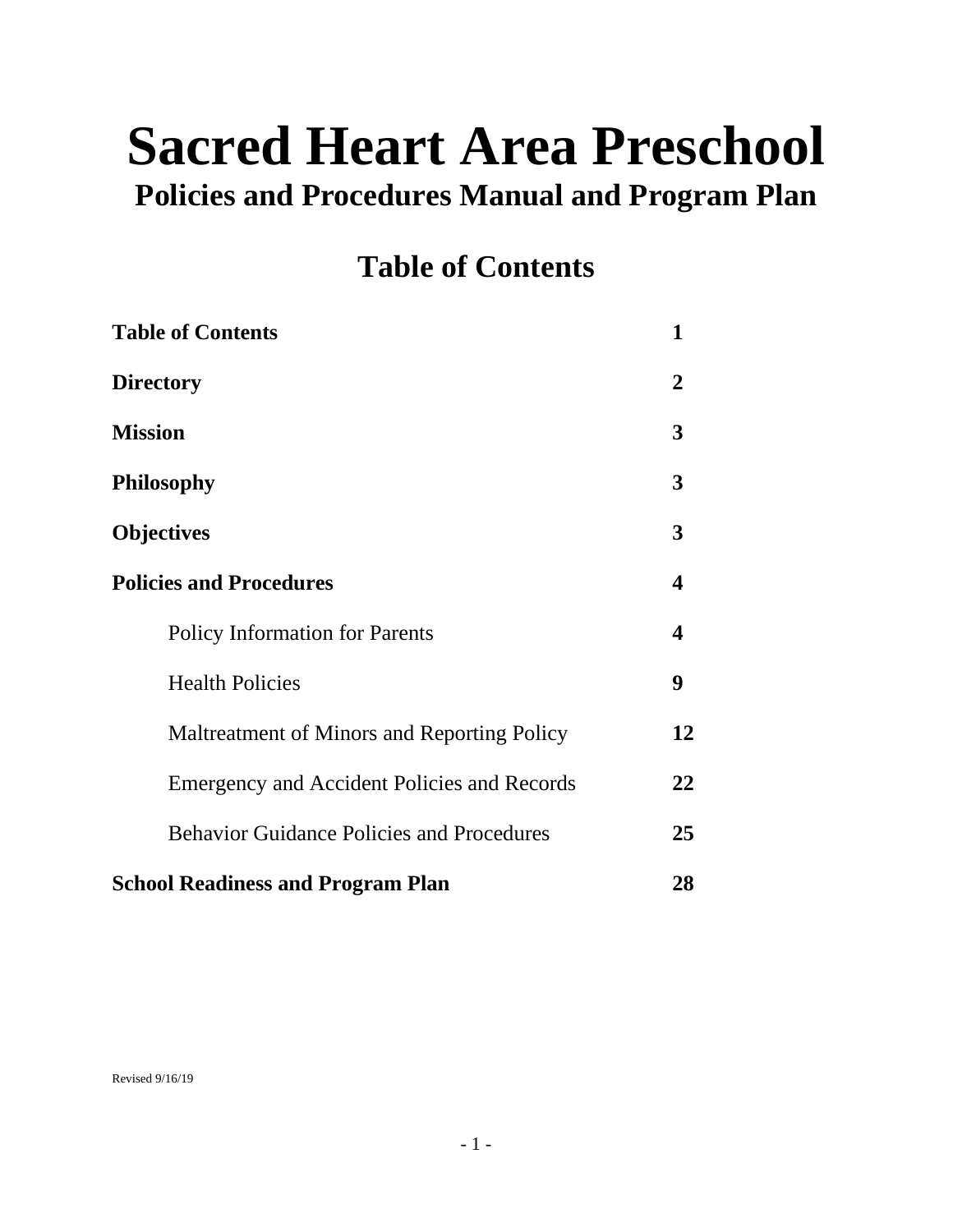## **Directory**

#### **SACRED HEART AREA PRESCHOOL**

324 Fourth Street NE Staples, MN 56479 Principal Email: sacred@staplesnet.com Secretary Email: sacredheartareaschool@staplesnet.com Website: www.SacredHeartAreaSchool.org

| Preschool (school year) 218-894-2077   Fax 218-894-2994      |  |  |
|--------------------------------------------------------------|--|--|
| Rectory (summer months) 218-894-2296 Rectory Fax218-895-2296 |  |  |

#### **STAFF DIRECTORY**

Father Gabriel Walz Pastor Mr. Charles Durham Director Mrs. Ann Koetter Preschool Teacher Ms. Rebecca Pugsley Preschool Aide Ms. Shari Henrikson Preschool Aide Mrs. Mary Murray **Parish Secretary** 

Mrs. Jessica Alexander School Secretary / Health Aide Mr. Michael Becker Maintenance / Custodian

#### **ISD 2170 SHARED STAFF**

Ms. Liz Wright Speech Ms. Jill Severin Special Education

Ms. Hallie Bergeson School Counselor / Social Worker Ms. Kristy Brownell District School Nurse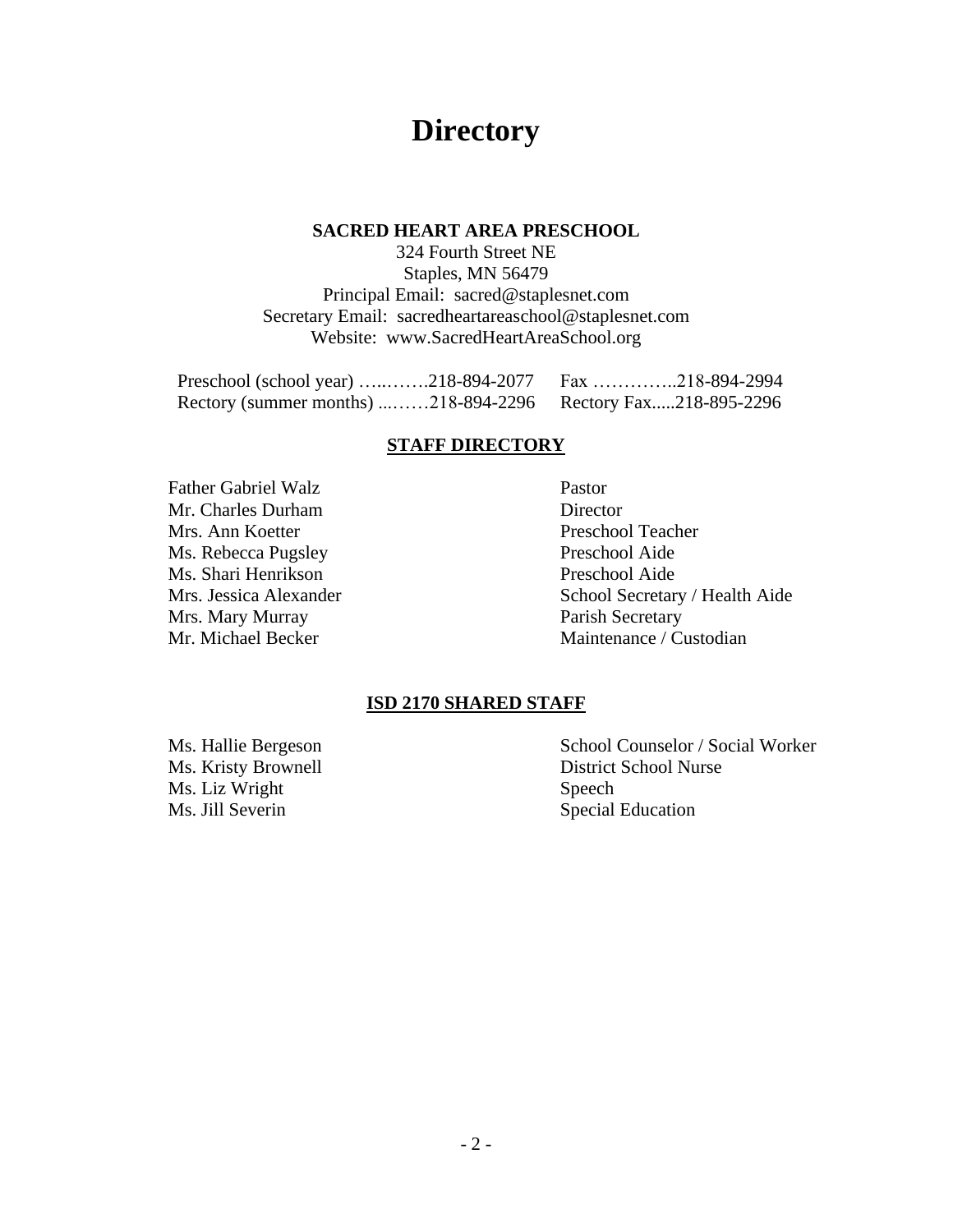## **Sacred Heart Area Preschool**

## **MISSION STATEMENT**

In sharing our Catholic faith in Christ, we foster spiritual and academic formation in a positive and welcoming atmosphere that reflects love and respect for all.

## **PHILOSOPHY**

It is our belief that scripture shows that love for God and others is the foundation for building a faith community that inspires students, teachers, parents, and staff to eagerly seek ways to know, love, and serve God.

Each child will develop a sense of acceptance and security through friendship and discipline in a nurturing atmosphere.

Our school proclaims the message of Christ by incorporating Roman Catholic doctrine and morals.

Our students will grow in knowledge and sensitivity to their responsibilities as stewards of church, society, and the global environment.

## **OBJECTIVES**

- 1. To begin the building of each child's faith formation.
- 2. To develop a positive self-concept towards themselves through guided activities.
- 3. To develop a positive attitude towards school.
- 4. To help develop a child socially.
- 5. To teach respect, responsibility, and cooperation.
- 6. To teach new skills in learning to improve upon the skills the child already possesses.
- 7. To feel comfortable when participating in group activities.
- 8. To foster a sense of creativity through the use of their imaginations.

Sacred Heart Area Preschool is licensed by the State of Minnesota through the Department of Human Services. The phone number for the Division of Licensing is 651-431-6500.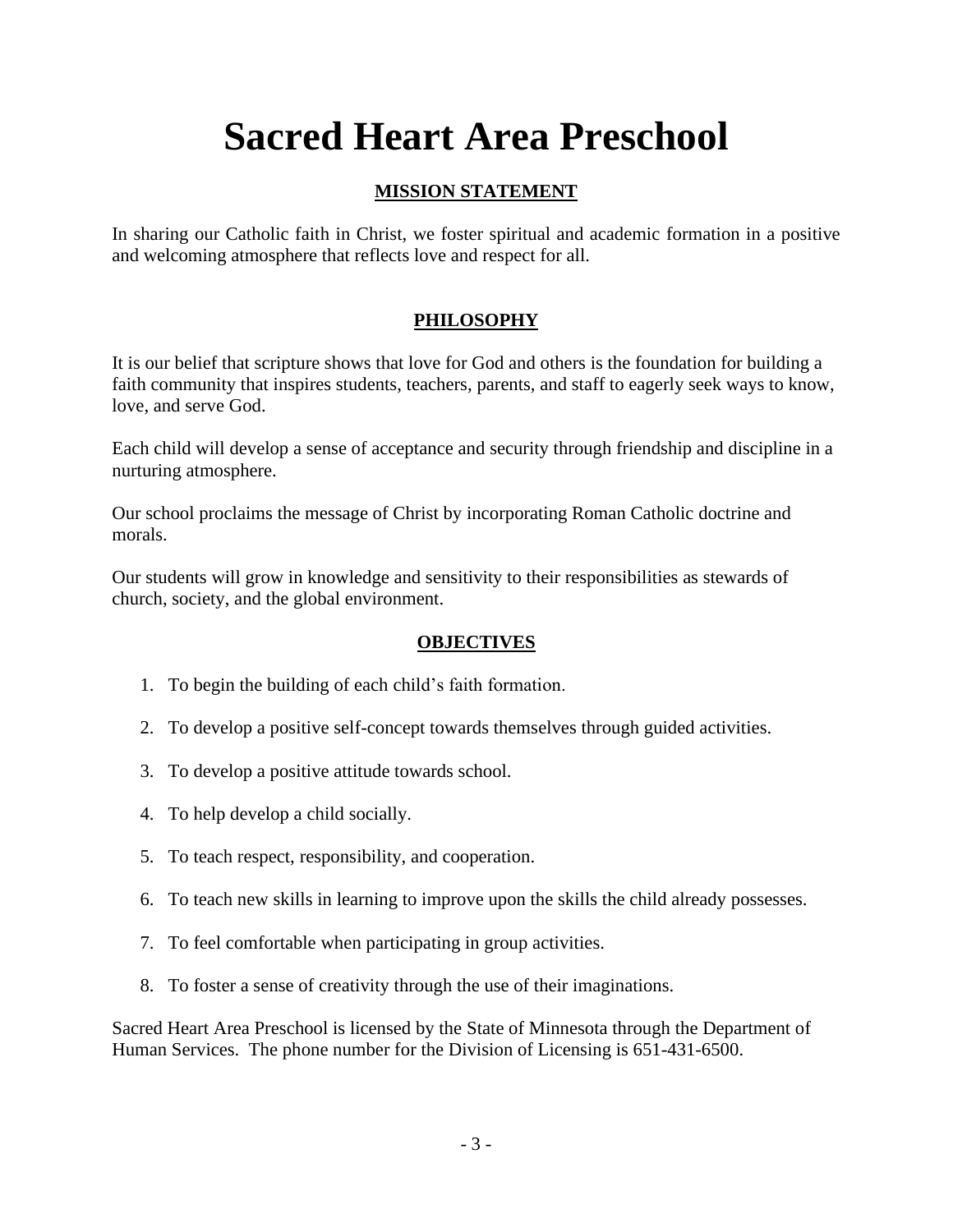## **POLICIES AND PROCEDURES**

## **I. POLICY INFORMATION FOR PARENTS**

- 1. **AGE**: The age range of children served in this program shall include preschoolers ages 3- 5. The child must be three (3) or four (4) by September 1 of the current calendar year and not enrolled in kindergarten. This preschool will be licensed to serve up to 40 students with no more than 10 students per adult.
- 2. **DAYS AND HOURS OF OPERATION**: 7:00 a.m. 5:30 p.m. Monday through Friday. The preschool days of operation follow the Sacred Heart Area School calendar.

## 3. **SCHOOL ACTIVITIES**:

- School readiness activities will be offered in the morning with a more relaxed childcare atmosphere in the afternoon. All activities are teacher guided.
- The school readiness and childcare program plan can be found at the back of this policy book and is available in the school office upon request.
- 4. **ARRIVAL AND DISMISSAL**: Children should be dropped off and picked up on time (no earlier than 7:00 a.m. and no later than 5:30 p.m.). It is inconvenient to the teacher if children arrive before he/she is ready for them, or if he/she is delayed after the sessions are over. Please use the north preschool classroom door when dropping off your child before 7:35 a.m., and then the front entrance of the school to deliver students for breakfast and class after that time. Please use the north preschool classroom door when picking up your child from after school care.
- 5. **FEES**: Monthly tuition will be due and payable by the first of each month. The cost is, as stated on enrollment forms, \$25 per day for fulltime students and \$27 per day for part-time students. **Families will be charged for days children are enrolled, regardless if they are present or not.** Please make checks payable to Sacred Heart Area School. Failure to pay may result in dismissal from the program.
- 6. **LATE PICK-UP CHARGE**: Pick-ups after 5:30pm are considered to be late pick-ups. A fee will be added to your bill for late pick-ups at a rate of \$2.00 per 5 minutes that you are late.

## 7. **REGISTERING FOR PRESCHOOL**

- The required registration, health, and tuition commitment forms must be filled out by the parent or guardian prior to August 15<sup>th</sup>.
- The Sacred Heart Area Preschool and Parent & Student Handbooks are given to the parents to acquaint them with the policies of the school.
- Participation in Early Childhood Screening is recommended.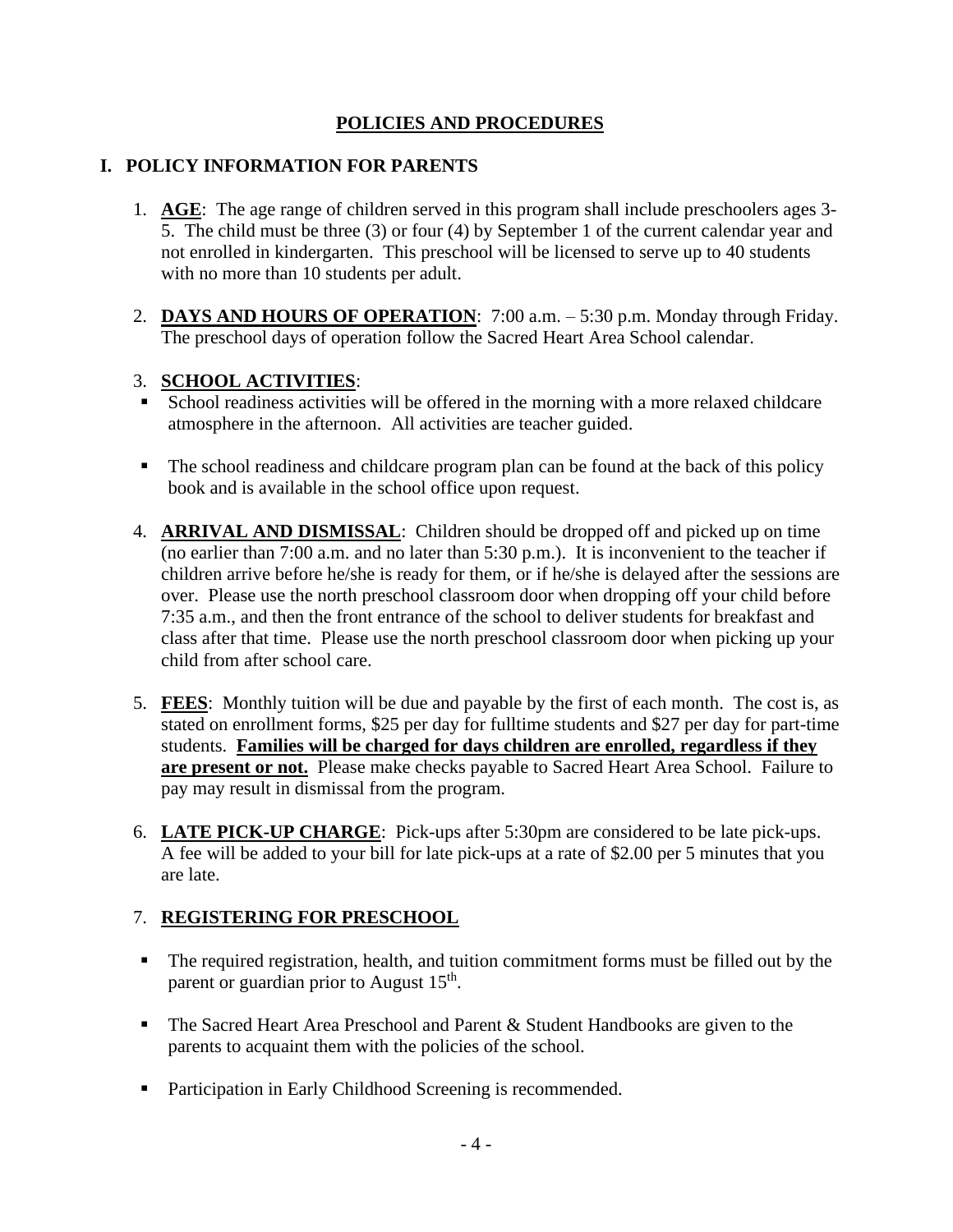8. **TRANSPORTATION**: No transportation is provided by the school. Carpooling arrangements can be made between families. Bussing arrangements for 4 and 5 year olds can and should be made by parents with the bus garage prior to the school year. For the safety of our students, parents and guardians will be asked at the beginning of the year what the normal means of transportation for their student will be. The parent or guardian will need to send a written note if there is a change to this schedule.

## **Automobiles**

- Please do not park in front of the school this space is reserved for bus drop off and pick up. You may be ticketed by the City of Staples if you violate this policy.
- Please do not drop off your student earlier than 7:00 a.m. as supervision is not provided before this time.
- 9. **LIABILITY INSURANCE**: Catholic Mutual Group insures Sacred Heart Area Preschool with multi-peril coverage.
- 10. **PROVISIONS FOR SPECIAL NEEDS**: The parents of any child with special needs must discuss this with the child's teacher at time of registration to assess the child's eligibility to attend the preschool.
- 11. **DISCRIMINATION**: This program will not discriminate in admission or omission on the basis of sex, religion, creed, color, national origin, or source of payments. Children of all faiths are welcome, however if demand requires limiting our members, Catholics will be given preference if they have registered by July  $1<sup>st</sup>$ .
- 12. **MINIMUM ENROLLMENT**: Parents who enroll a child agree to send the child for the duration of the calendar year. Our minimum enrollment is 10 students. In the event of extenuating circumstances, parents must give a 2-week written notice when withdrawing a child.
- 13. **SCHOOL VISITATION BY PARENTS**: Parent involvement is encouraged and parents or legal guardians are welcome to visit their child in the preschool room at any time. Please be considerate and do not disrupt the class by visiting with the teacher if he/she is involved with a group activity.
- 14. **PARENT VOLUNTEERS**: We are most grateful to the many parents who have given, and will give, their time in some way in the volunteer program during the school year. Volunteers play an important role in our school and help keep our school costs down during the year.

Please read and fill out the volunteer information sheet and return it to the school as soon as possible. This will allow us to contact you regarding the activities in which you have expressed an interest.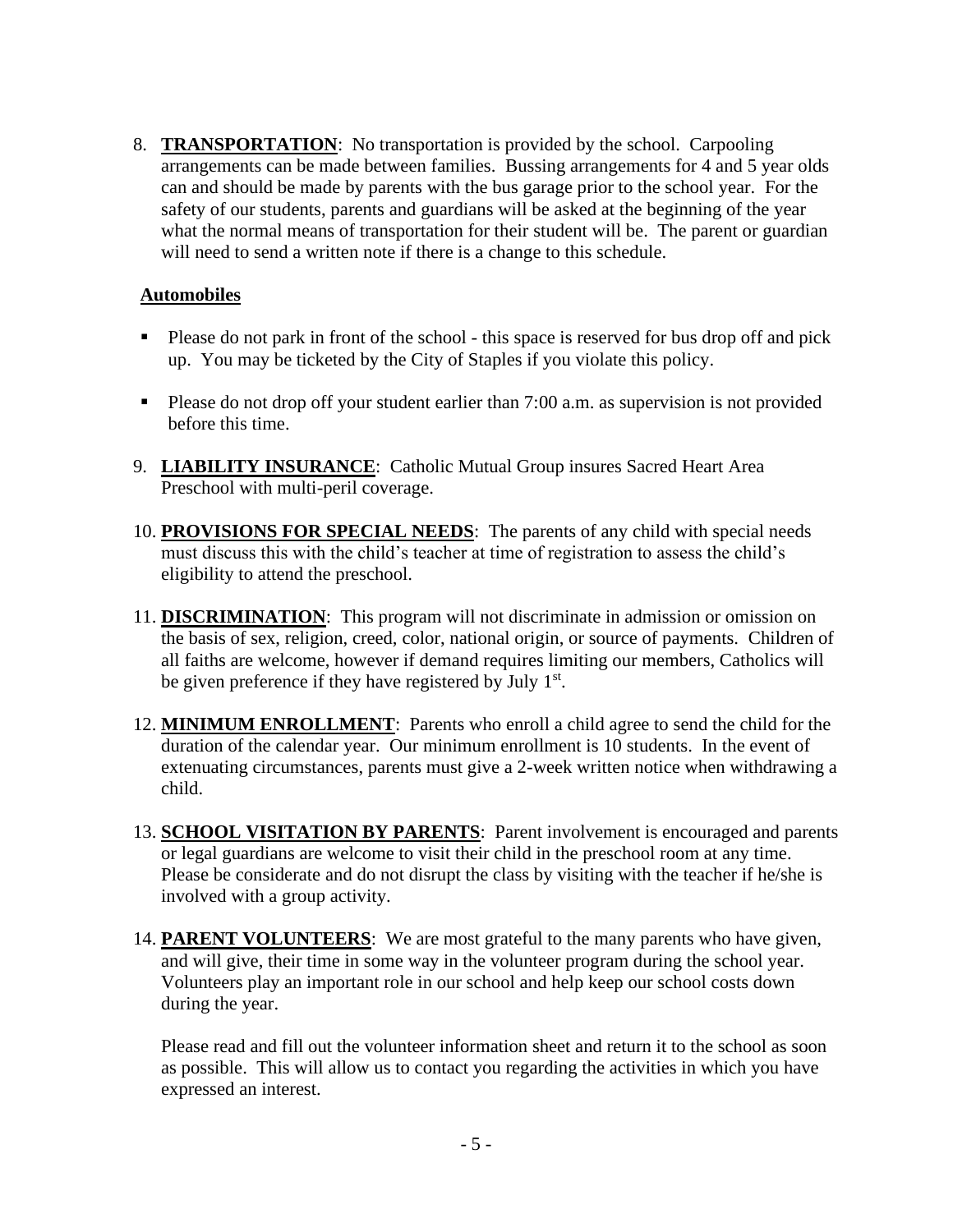The Diocese of St. Cloud mandates that all staff and volunteers who will have any contact with students complete the online Safe Environment training, including the Diocesan Sexual Misconduct and Ethics and Integrity Policy, before volunteering in activities that directly involve student contact. A criminal background check with fingerprints is also required through the DHS.

- 15. **PHONE CALLS**: Since the teacher is only available before and after school, messages will be taken by office personnel. If you have an EMERGENCY CALL, please make that clear and ask that the message be delivered immediately.
- 16. **CHILD ABUSE**: Teachers are mandated by law to report any suspected cases of child abuse to the county Social Services.
- 17. **PARTICIPATION IN RESEARCH, EXPERIMENTAL PROCEDURES, PUBLIC RELATIONS**: Parents will be notified in the event that any research or experimental procedures will occur. Written permission will be obtained prior to these activities and parents are free to choose not to participate.
- 18. **PRESS RELEASES**: From time to time, student pictures and names may be published in the local newspaper, Central Minnesota Catholic magazine, school website, etc. Parents may choose to opt out of publication by signing and returning the image consent form.
- 19. **DRUG AND ALCOHOL USE**: While on Sacred Heart Area School and/or parish premises and while conducting business-related activities off Sacred Heart Area School and/or parish premises; No employee, subcontractor, or volunteer may use, possess, distribute, sell, or be under the influence of alcohol or illegal drugs. The legal use of prescribed drugs is permitted on the job only if it does not impair an employee's ability to perform the essential functions of the job effectively and in a safe manner that does not endanger other individuals in the workplace.
- 20. **DATA PRIVACY AND STUDENT RECORDS**: Sacred Heart Area School recognizes its responsibility in regard to the collection, maintenance, and dissemination of pupil records and the protection of the privacy rights of students as provided in federal law and state statutes.

Directory information is defined as information contained in an education record of a student which would not generally be considered harmful or an invasion of privacy if disclosed. It includes, but is not limited to: the student's name, address, telephone listing, date and place of birth, and dates of attendance (not attendance record). Directory information does not include personally identifiable data which references religion, race, color, social position or nationality. Parents or eligible students must submit a written request for any of the above directory information to be considered private. Parents and students have the right to inspect and review the student's education records.

All forms and records will be kept on file and maintained in the school office.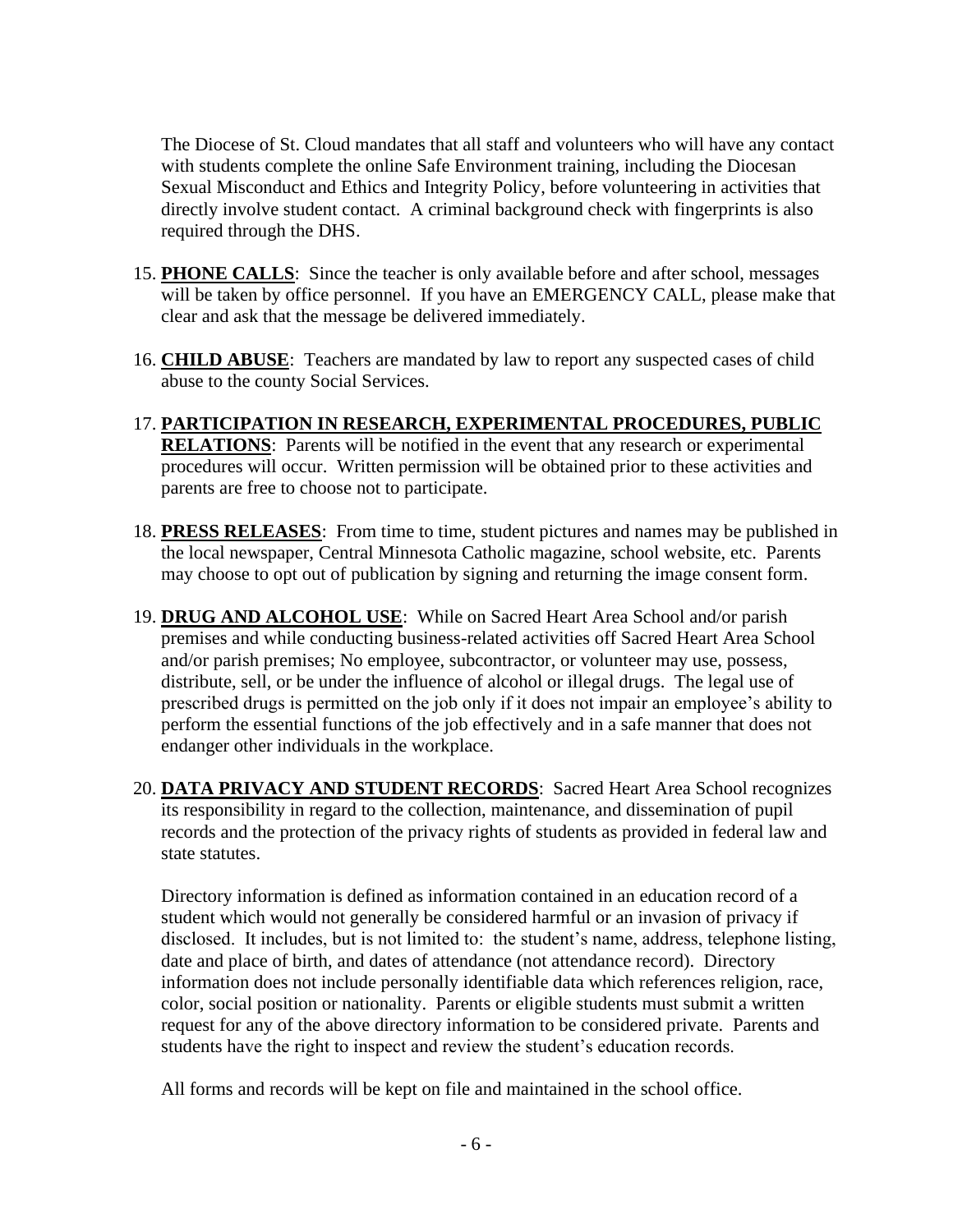- 21. **INFORMATION UPDATE**: It is important that the data from the registration form be kept current. It is the responsibility of the parent to update the school immediately of any change of phone number, address, alternate contact persons, emergency dismissal instructions, or student medical conditions. This is particularly of concern with regard to contacting you in case of an emergency.
- 22. **SCHOOL FUNCTIONS AND CHILD SUPERVISION**: If parents are at a school social function, they are responsible for the supervision of their child(ren). Students must be accompanied by a responsible adult at school events outside the scheduled school day.
- 23. **ABSENCE FROM SCHOOL**: If your child will not be going to school because of illness or other reasons, please notify the office before school starts that day.
- 24. **SCHOOL CANCELLATIONS**: We ask that parents monitor the local television or radio stations during bad weather and to check on late starts and early dismissals. The local stations will announce school closings/late starts in the early morning on bad weather days.
- 25. **PERSONAL BELONGINGS**: All personal belongings must be marked with your child's name, first and last. Do not allow children to bring valuable items to school or items they're not willing to share. Do not bring toys such as guns, swords, war toys, etc. because they often encourage aggressive play.
- 26. **BACKPACK**: All children will bring a backpack everyday.
- 27. **BIRTHDAYS**: On your child's birthday there will be a little party during the snack time. You may send a "special" snack on this day for your child to share, but avoid anything that includes known allergens like milk, eggs, wheat, soy, fish, peanuts, tree nuts, or shell fish.
- 28. **SNACK**: To keep cost at a minimum, we will be requesting that parents furnish nutritional snacks on a rotating basis. Snacks must be pre-packaged and cannot be homemade. Avoid any snacks that include known allergens like milk, eggs, wheat, soy, fish, peanuts, tree nuts, or shell fish. Parents should send enough for every student.
- 29. **NAP AND REST POLICY:** All students will have quiet time for a minimum of thirty minutes each day. Students may have up to an hour and a half for rest time if needed. Mats or cots and blankets are provided by parents. Students will be supervised during nap and rest time by program staff.
- 30. **PETS**: Pets are allowed in the classroom as part of a planned activity. It is the responsibility of the parents to assure that pets have all required inoculations prior to bringing the pet to preschool with written proof of a current rabies vaccination (for cats and dogs).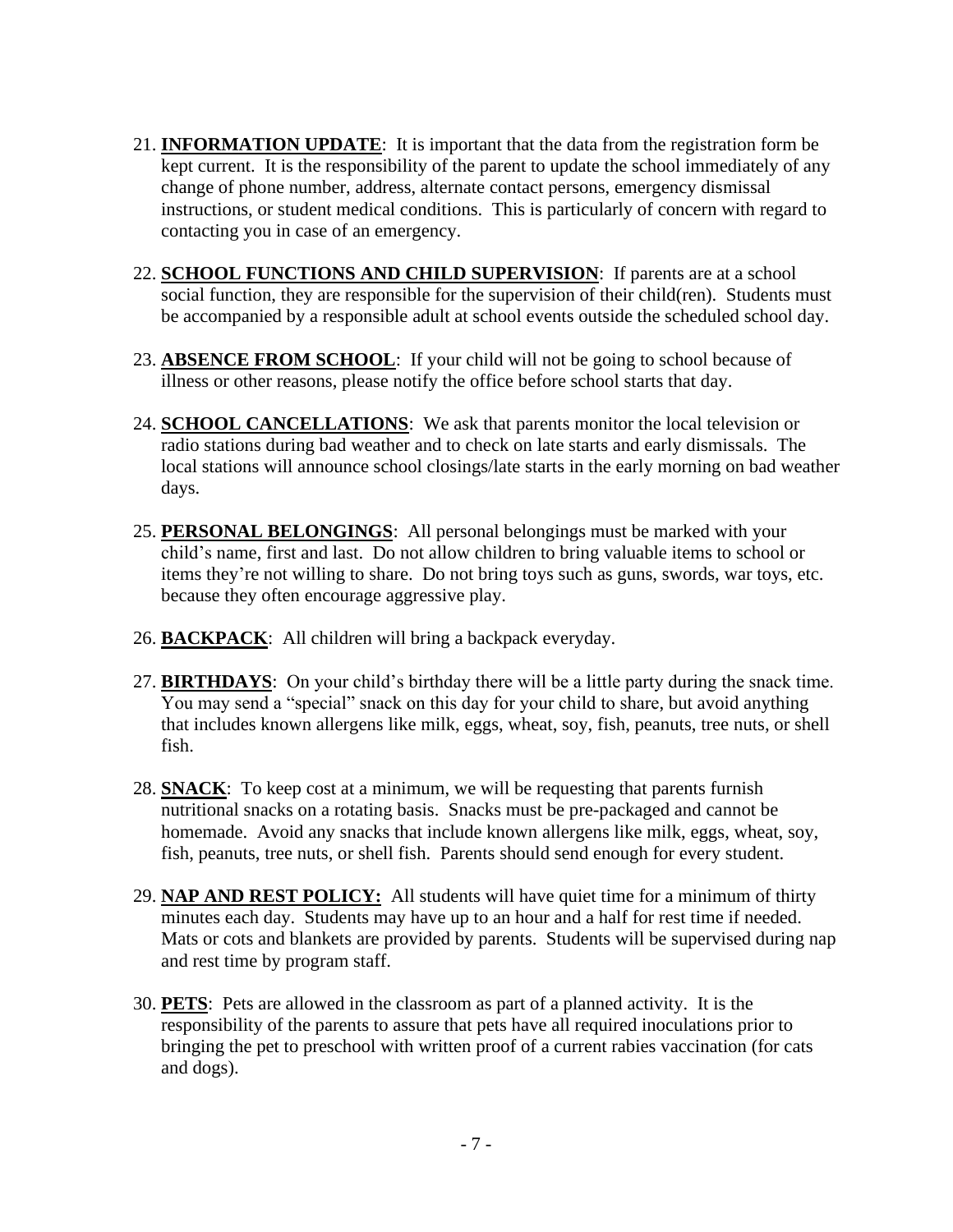- 31. **CHANGE OF CLOTHING**: Parents should send one change of clothing to be kept at school for their child (shirt, pants, socks, and undergarments). There is some spare clothing kept at the preschool. We ask that parents bring any borrowed items back after laundering.
- 32. **GRIEVANCE PROCEDURE FOR PARENTS**: If you have a concern with someone, Matthew 18:15 teaches us to go directly to the person with whom we have a concern. If that does not work, then we are to go to a higher authority.



33. **MEALS**: Meals will be catered and provided through Staples Motley ISD 2170, which include breakfast and lunch.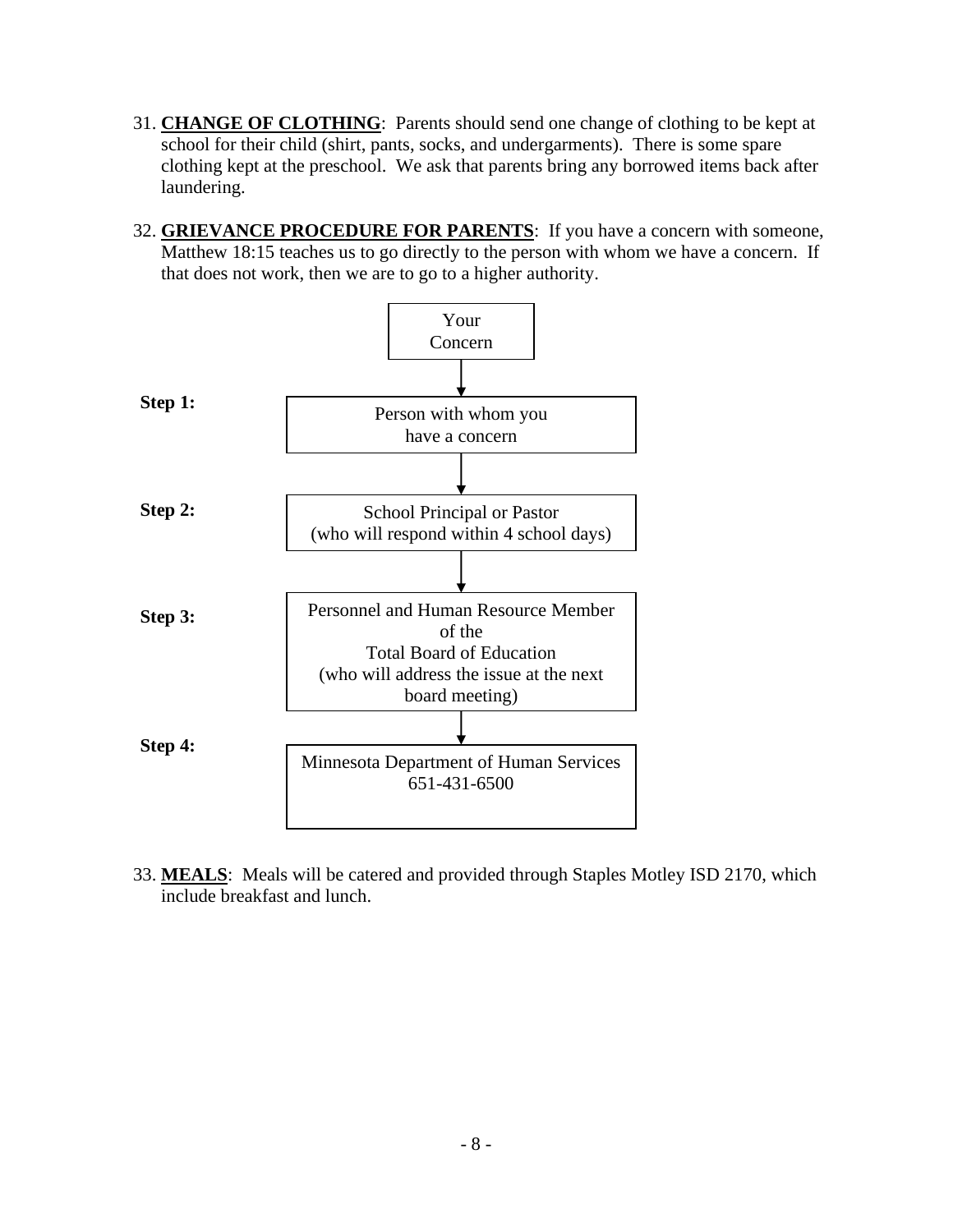## **II. HEALTH POLICIES**

- 1. **PHYSICAL EXAMINATION AND IMMUNIZATIONS**: Physical examinations are required for all students. Before admission to the preschool, or within 30 days of admission for children already admitted, an updated report of the physical examination needs to be signed by a doctor. Immunizations must be current and on file prior to entry.
- 2. **PROCEDURE FOR NOTIFYING PARENTS IF CHILD BECOMES ILL**: If your student becomes seriously ill or injured at school, we will make every effort to notify you immediately. You will be asked to take your student home or to your family physician for medical attention if necessary. Any ill or injured student leaving the building must be signed out by the parent or guardian in the school office.

The school needs to know how to reach parents quickly in order to handle emergency situations. Therefore, we ask that every parent complete **AND** update the Health Care Summary form. This information is kept on file so that parents can be contacted quickly.

- 3. **COMMUNICABLE DISEASES**: Parents will be notified of infections or communicable diseases by written statement from the school. Parents should notify the preschool within 24 hours after a child is diagnosed with a contagious disease.
- 4. **EXCLUSION & CARE OF ILL CHILDREN**: Parents are asked to keep their child out of school at the first sign of a communicable disease or infection. The preschool is not allowed by law to have children in attendance at school with a communicable disease. If a child becomes ill while at school, the parents or person designated on the enrollment form will be called. A teacher or school nurse has the right to send a child home if he/she feels a child is too sick to be in school. If a child is sick, they will be looked upon and cared for by the school nurse until pick up. Symptoms and treatment will be documented in the nurse's log book. The child will also be isolated from other children in the nurse's office until pick up.
- 5. **PROCEDURE FOR PREVENTING AND RESPONDING TO ALLERGIES**: All known student allergies need to be reported to the school on the Health Care Summary form before school starts. If any student allergies are reported, a description of the allergy, specific triggers, avoidance techniques, and symptoms of an allergic reaction will be included in an individual child care program plan. The school has their breakfast and lunch offerings catered through the ISD 2170 food service, and each meal is carefully prepared to minimize exposure to the eight most common food allergens (milk, eggs, wheat, soy, fish, peanuts, tree nuts, and shell fish). If a food allergy is reported, the individual child care program plan will be readily available to any staff person in the area where the food is being prepared and served. A complete listing of all students with known allergies will also be provided to all staff members. If a student experiences an allergic reaction, our school can administer epinephrine and will notify parents and emergency medical services if it has been administered.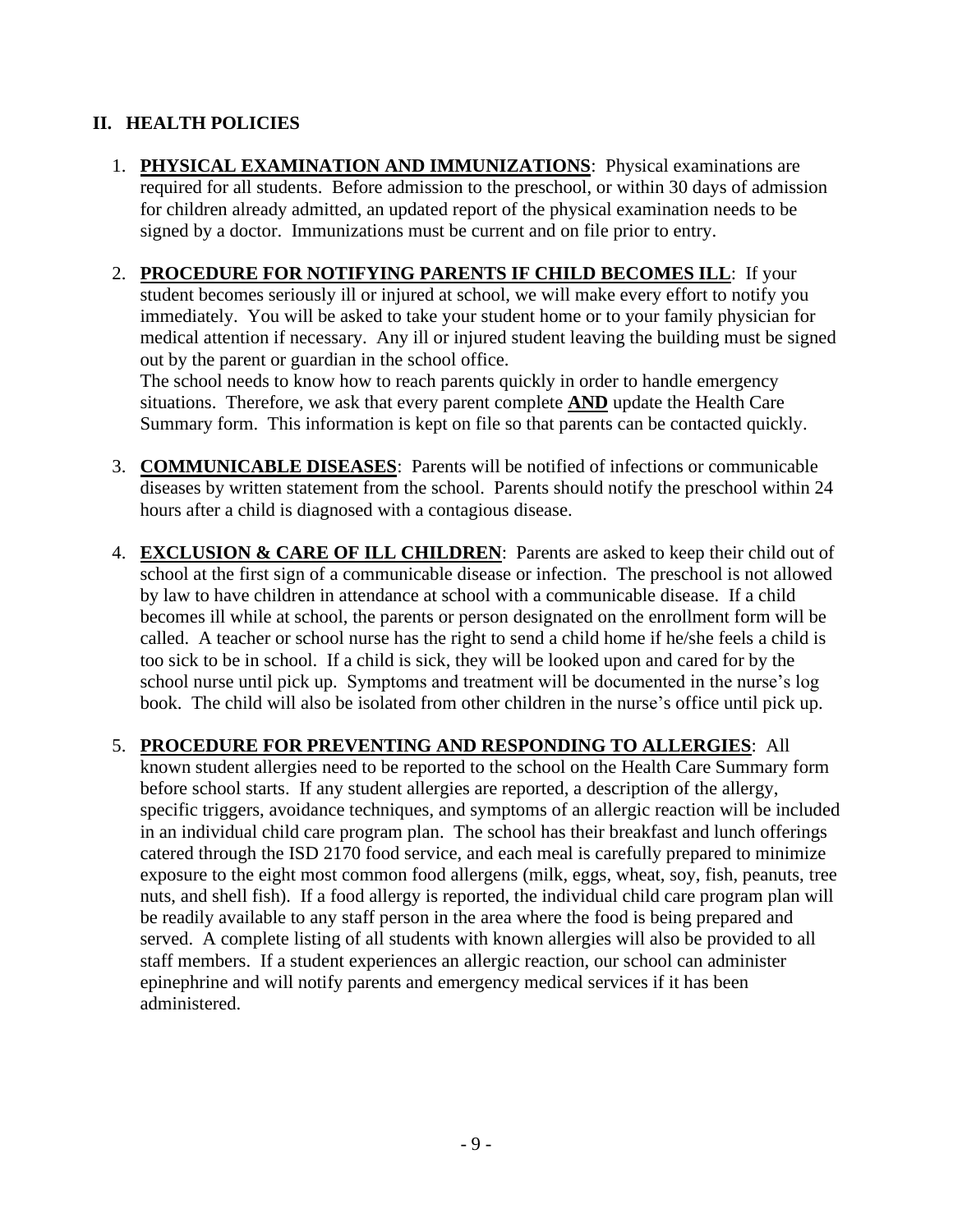## 6. **HEALTH**:

Subpart 1 – Health policies to be part of preschool instruction and followed in daily activities involving the children.

- 1. Washing hands teachers and children will wash hands after each bathroom visit.
- 2. Tissue cover mouth when coughing or sneezing, and dispose of properly.
- 3. Hair teacher will watch for excessive itching and report it to the parent to prevent spread of head lice.
- 4. Skin irritation teacher will watch for disorders of the skin or eyes and report it to the parents to prevent the spread of infectious diseases.
- 5. Sanitation procedures and practices for food prepared by ISD 2170. See Appendix. This will include breakfast and lunch served during the school year and the summer food program by ISD 2170. During July and August and other non-school days, parents will be required to provide packed breakfast and lunch meals. The state and local health and sanitation requirements will be met at all times.

Subpart 2 – The school nurse will act as a health consultant for the center. She will assist in developing health policies and keeping them current.

## 7. **HANDLING AND DISPOSAL OF BODILY FLUIDS**:

Bodily fluids are all possible carriers of infectious diseases and may include saliva, vomit, blood, urine, feces, semen, nasal discharge, or drainage from a cut or scrape. To reduce the risk of transmission of infectious diseases through bodily fluids, the following practices and procedures will be followed:

1. Universal precautions will be followed at all times. This means that staff members will always wear rubber gloves (and usually eye protection) whenever bodily fluids are present and the patient requires treatment and/or the clean-up of a contaminated area is required. Other protective equipment like gowns or facial shields may be worn if there is significant risk that bodily fluids may be sprayed or splashed on the care giver during treatment or cleanup operations.

2. Use the Zee Bodily Fluid Disposal Kit for any highly infectious bodily fluids like blood, cut drainage, or semen.

3. Spread "Soakit" absorbent over the entire area that was exposed to the bodily fluid, and wait at least 2 minutes before attempting to gather it up. Use a disposable sweeper or scraper to gather the absorbent compound and place it in a disposable bag.

4. Thoroughly spray any contaminated surfaces with Clorox Cleaner and Bleach, and leave it for about 30 seconds before wiping it up with paper towels. Place the soiled paper towels in the disposable bag with the absorbent compound and seal with a secure tie.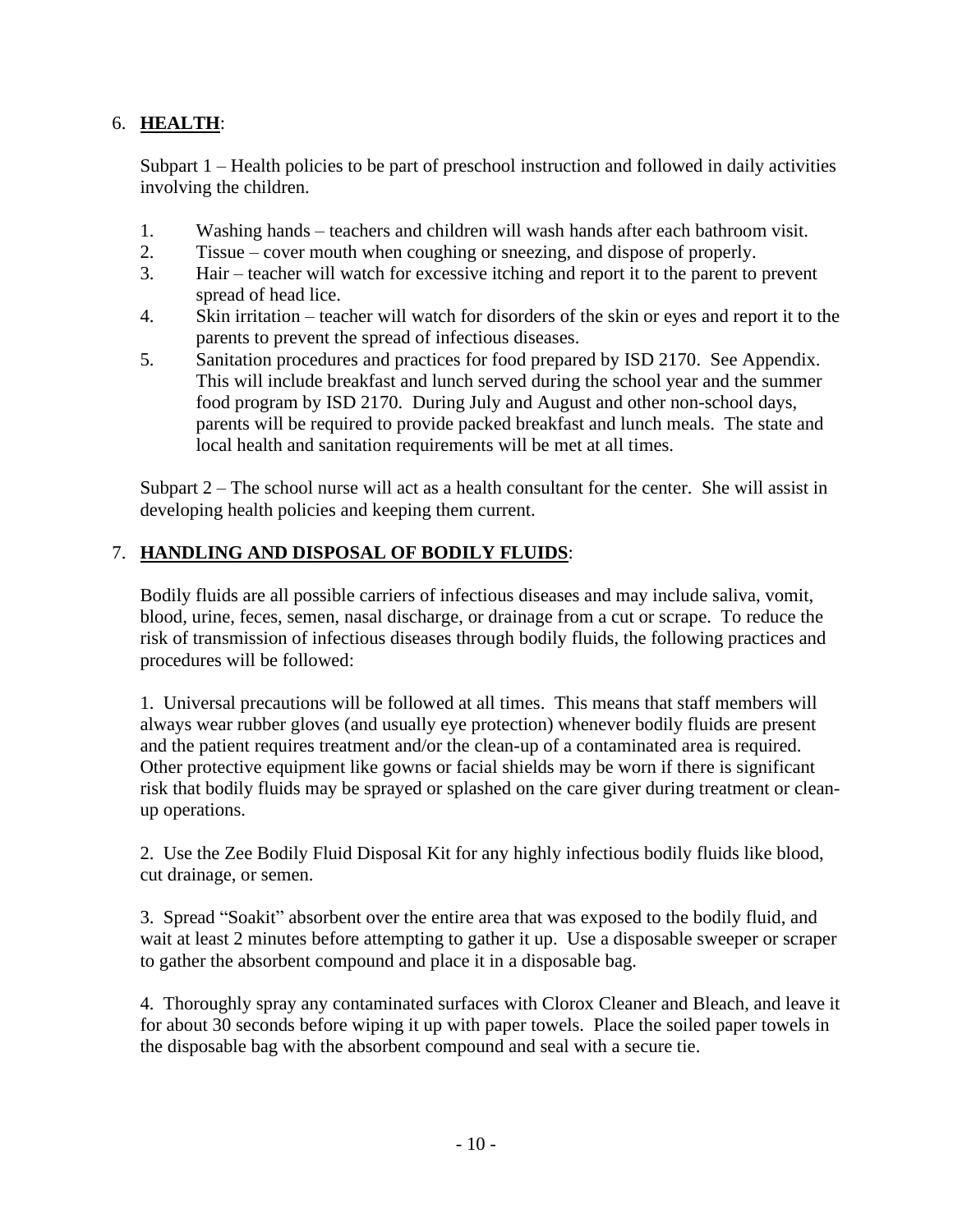5. Carefully remove rubber gloves by pinching one of them in the palm and pulling it inside out towards the fingers, then placing an exposed finger under the end of the other glove and pulling it inside out towards the fingers and over the other removed glove. Dispose of any blood contaminated gloves in a red biohazard plastic bag with a secure tie.

6. Thoroughly wash your hands for at least 30 seconds after any first aid treatment or cleanup of a contaminated area. If there was any exposure to blood through an open sore or a break in the skin, thoroughly wash all contaminated areas with a germicidal soap.

7. Needles and syringes will only be handled by staff members with puncture resistant gloves, and will be disposed of in a sharps container that is out of reach of children in the main office.

8. New staff members will be trained in this policy before they begin their new duties, and returning staff members will be retrained on the policy on annual basis.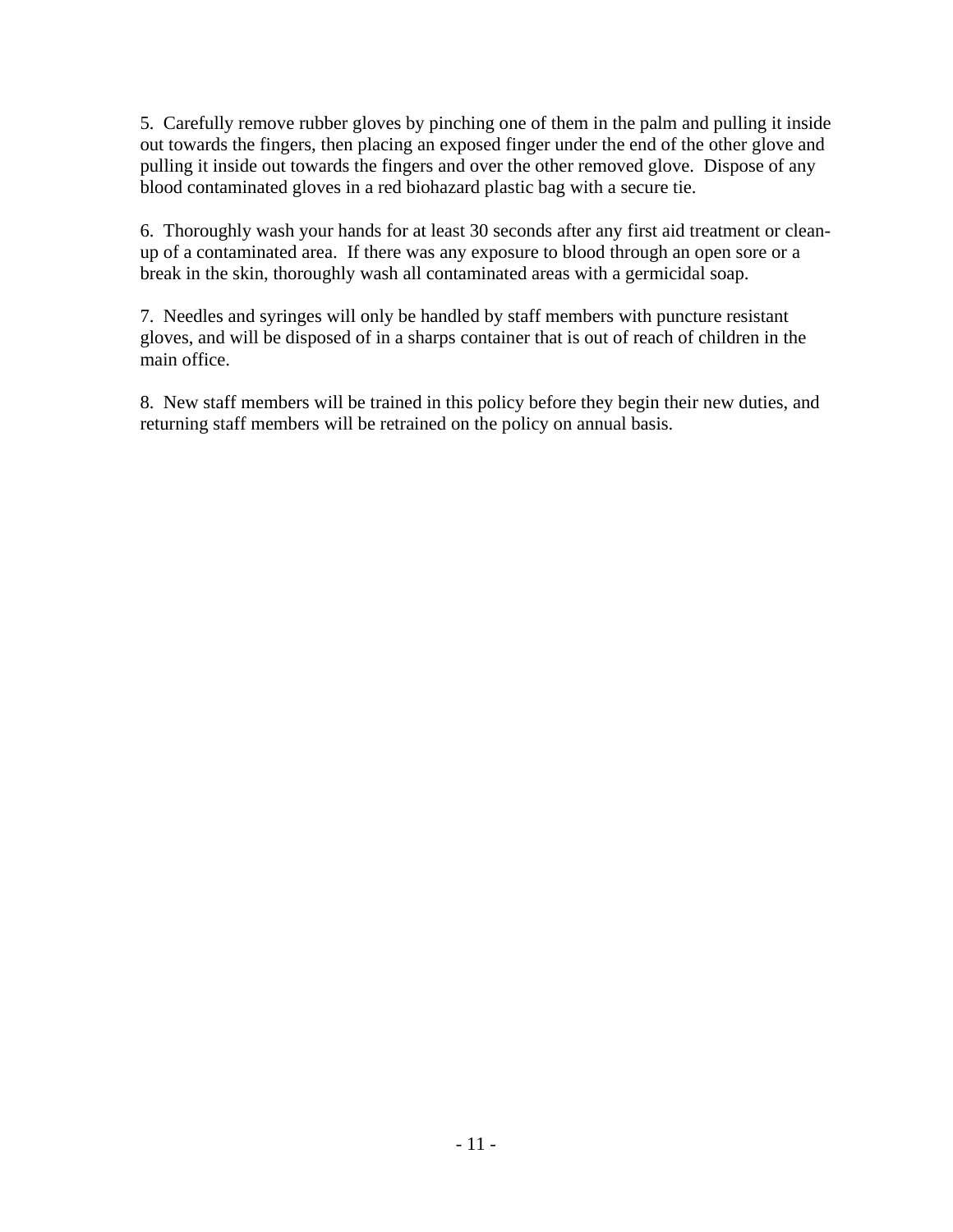## **III. MALTREATMENT OF MINORS AND REPORTING POLICY**

- 1. **WHO SHOULD REPORT CHILD ABUSE AND NEGLECT?** Any person may voluntarily report abuse or neglect. If you work with children in a licensed facility, you are legally required or mandated to report and cannot shift the responsibility of reporting to your supervisor or to anyone else at the licensed facility. If you know or have reason to believe a child is being or has been neglected or physically or sexually abused within the preceding three years, you must immediately (within 24 hours) make a report to an outside agency.
- 2. **WHERE TO REPORT**: If you know or suspect that a child is in immediate danger, call 911. All reports concerning suspected abuse or neglect of children occurring in a licensed facility should be made to the MN Department of Human Services, Licensing Division's Maltreatment Intake line at (651) 431-6600. Reports regarding incidents of suspected abuse or neglect of children occurring with a family or in the community should be made to the local county social service agency or local law enforcement (numbers and addresses are provided on the Report of Suspected Maltreatment of a Minor). If your report does not involve possible abuse or neglect, but does involve possible violations of MN Statutes or Rules that govern the facility, call the Department of Human Services, Licensing Division at (651) 431-6500.

## **3. WHAT TO REPORT**

- DEFINITIONS OF MALTREATMENT
- A. "Accidental" means a sudden, not reasonably foreseeable, and unexpected occurrence or event which:
	- 1. is not likely to occur and could not have been prevented by exercise of due care; and
	- 2. if occurring while a child is receiving services from a facility, happens when the facility and the employee or person providing services in the facility are in compliance with the laws and rules relevant to the occurrence of event.
- B. "Child" means one under age 18.
- C. "Immediately" means as soon as possible but in no event longer than 24 hours.
- D. "Mandated Reporter" means any school personnel who knows or has reason to believe a child is being neglected or physically or sexually abused, or has been neglected or physically or sexually abused within the preceding three years.
- E. "Neglect" means: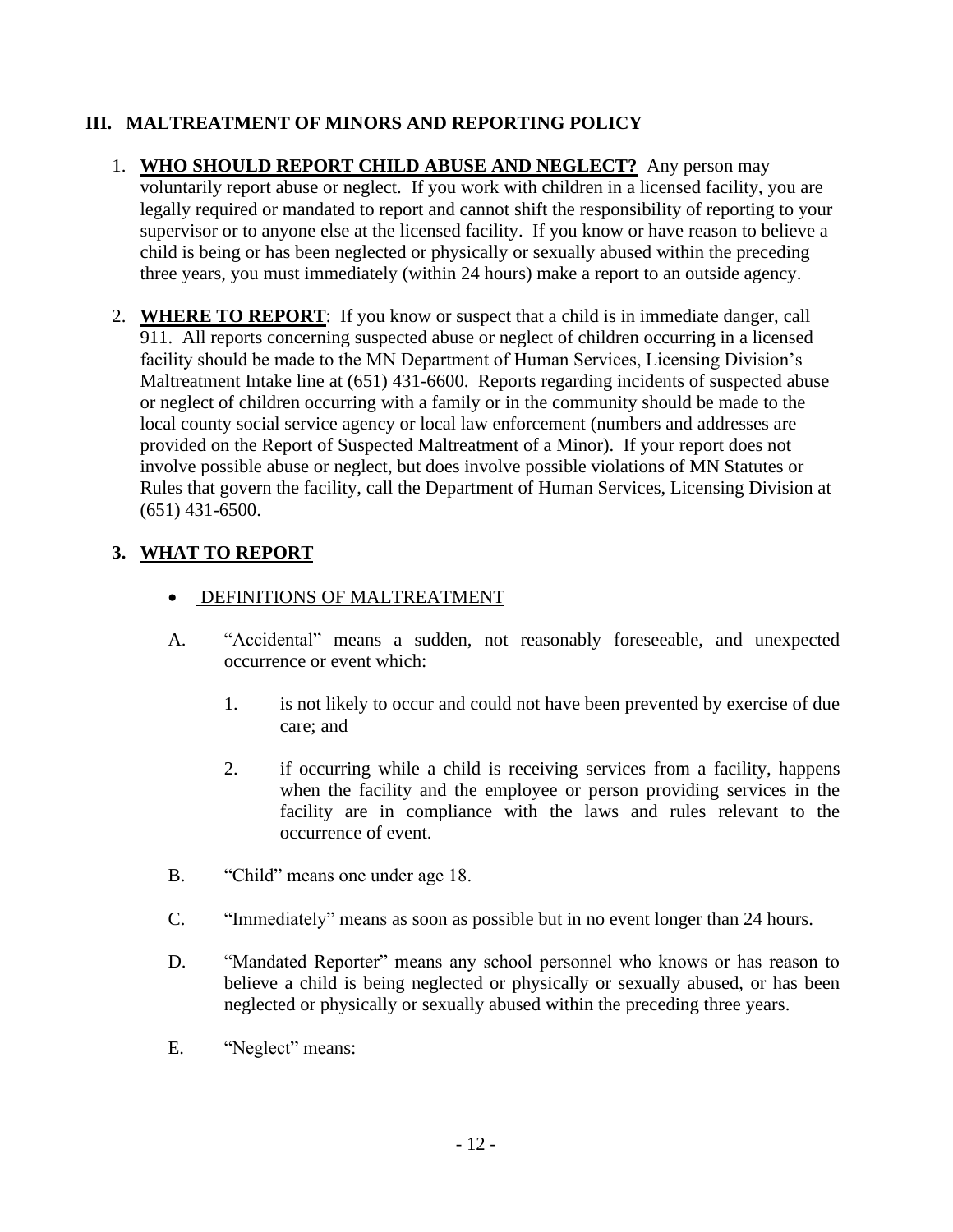- 1. failure by a person responsible for a child's care to supply a child with necessary food, clothing, shelter, health, medical, or other care required for the child's physical or mental health when reasonably able to do so, including a growth delay, which may be referred to as a failure to thrive, that has been diagnosed by a physician and is due to parental neglect;
- 2. failure to protect a child from conditions or actions that seriously endanger the child's physical or mental health when reasonably able to do so;
- 3. failure to provide for necessary supervision or child care arrangements appropriate for a child after considering factors such as the child's age, mental ability, physical condition, length of absence, or environment, when the child is unable to care for his or her own basic needs or safety or the basic needs or safety of another child in his or her care;
- 4. failure to ensure that a child is educated in accordance with state law, which does not include a parent's refusal to provide his or her child with sympathomimetic medications;
- 5. prenatal exposure to a controlled substance used by the mother for a nonmedical purpose, as evidenced by withdrawal symptoms in the child at birth, results of a toxicology test performed on the mother at delivery or the child's birth, or medical effects or developmental delays during the child's first year of life that medically indicate prenatal exposure to a controlled substance;
- 6. medical neglect as defined by Minn. Stat. § 260C.007, Subd. 4, Clause (5);
- 7. chronic and severe use of alcohol or a controlled substance by a parent or person responsible for the care of the child that adversely affects the child's basic needs and safety; or
- 8. emotional harm from a pattern of behavior which contributes to impaired emotional functioning of the child which may be demonstrated by a substantial and observable effect in the child's behavior, emotional response, or cognition that is not within the normal range for the child's age and stage of development, with due regard to the child's culture.

Neglect does not include spiritual means or prayer for treatment or care of disease where the person responsible for the child's care in good faith has selected and depended on those means for treatment or care of disease, except where the lack of medical care may cause serious danger to the child's health.

F. "Physical Abuse" means any physical injury, mental injury, or threatened injury, inflicted by a person responsible for the child's care other than by accidental means; or any physical or mental injury that cannot reasonably be explained by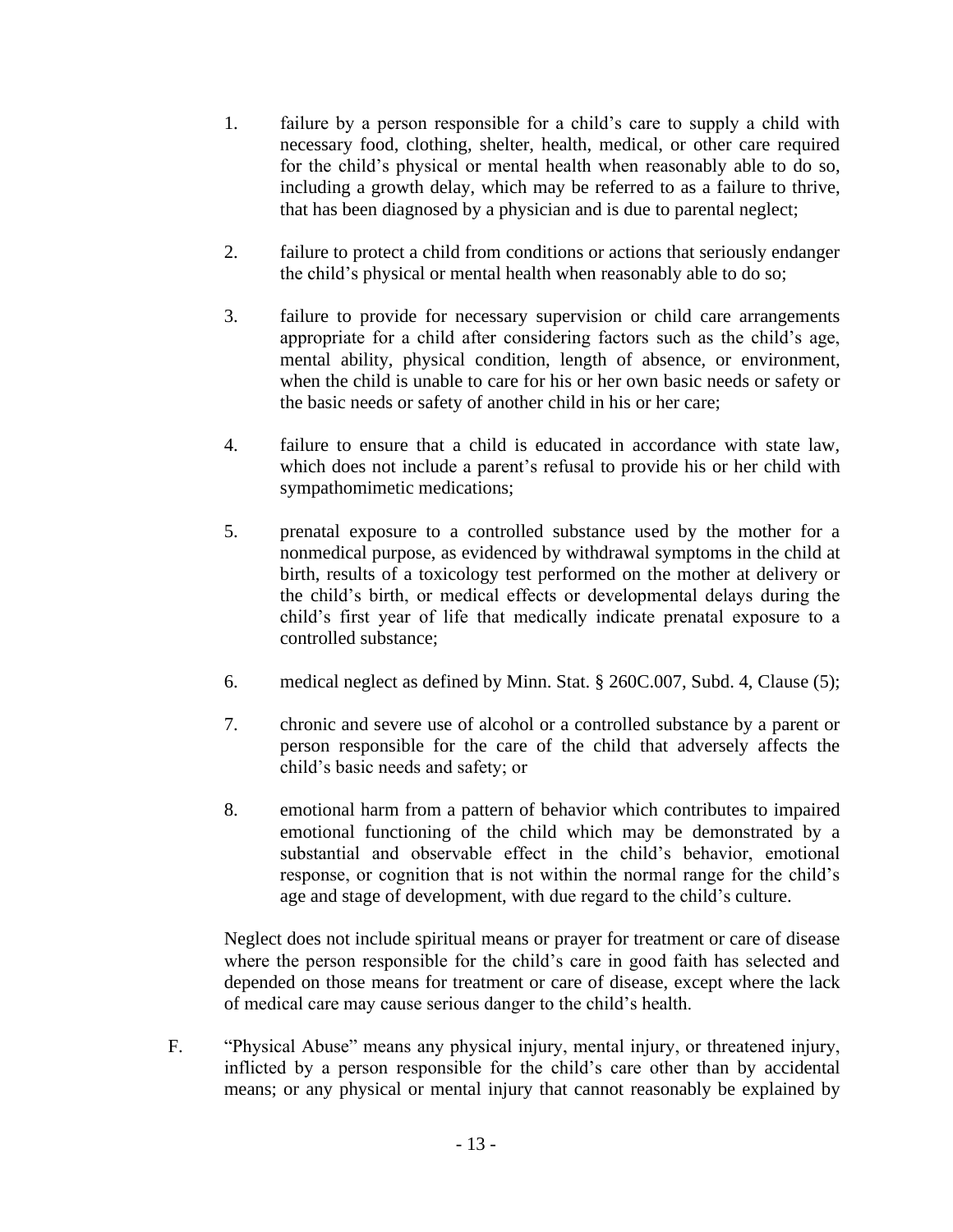the child's history of injuries or any aversive or deprivation procedures, or regulated interventions, that have not been authorized by Minn. Stat. § 121A.67 or § 245.825.

Abuse does not include reasonable and moderate physical discipline of a child administered by a parent or legal guardian which does not result in an injury. Abuse does not include the use of reasonable force by a teacher, principal, or school employee as allowed by Minn. Stat. § 121A.582.

Actions which are not reasonable and moderate include, but are not limited to, any of the following that are done in anger or without regard to the safety of the child: (1) throwing, kicking, burning, biting, or cutting a child; (2) striking a child with a closed fist; (3) shaking a child under age three; (4) striking or other actions which result in any nonaccidental injury to a child under 18 months of age; (5) unreasonable interference with a child's breathing; (6) threatening a child with a weapon, as defined in Minn. Stat. § 609.02, Subd. 6; (7) striking a child under age one on the face or head; (8) purposely giving a child poison, alcohol, or dangerous, harmful, or controlled substances which were not prescribed for the child by a practitioner, in order to control or punish the child, or giving the child other substances that substantially affect the child's behavior, motor coordination, or judgment or that result in sickness or internal injury, or subject the child to medical procedures that would be unnecessary if the child were not exposed to the substances; (9) unreasonable physical confinement or restraint not permitted under Minn. Stat. § 609.379 including, but not limited to, tying, caging, or chaining; or (10) in a school facility or school zone, an act by a person responsible for the child's care that is a violation under Minn. Stat. § 121A.58.

- G. "School Personnel" means professional employee or professional's delegate of the school district who provides health, educational, social, psychological, law enforcement or child care services.
- H. "Sexual Abuse" means the subjection of a child by a person responsible for the child's care, by a person who has a significant relationship to the child (as defined in Minn. Stat. § 609.341, Subd. 15), or by a person in a position of authority (as defined in Minn. Stat. § 609.341, Subd. 10) to any act which constitutes a violation of Minnesota statutes prohibiting criminal sexual conduct. Such acts include sexual penetration as well as sexual contact. Sexual abuse also includes any act involving a minor which constitutes a violation of Minnesota statutes prohibiting prostitution, or use of a minor in a sexual performance. Sexual abuse includes threatened sexual abuse.
- I. "Mental Injury" means an injury to the psychological capacity or emotional stability of a child as evidenced by an observable or substantial impairment in the child's ability to function within a normal range of performance and behavior with due regard to the child's culture.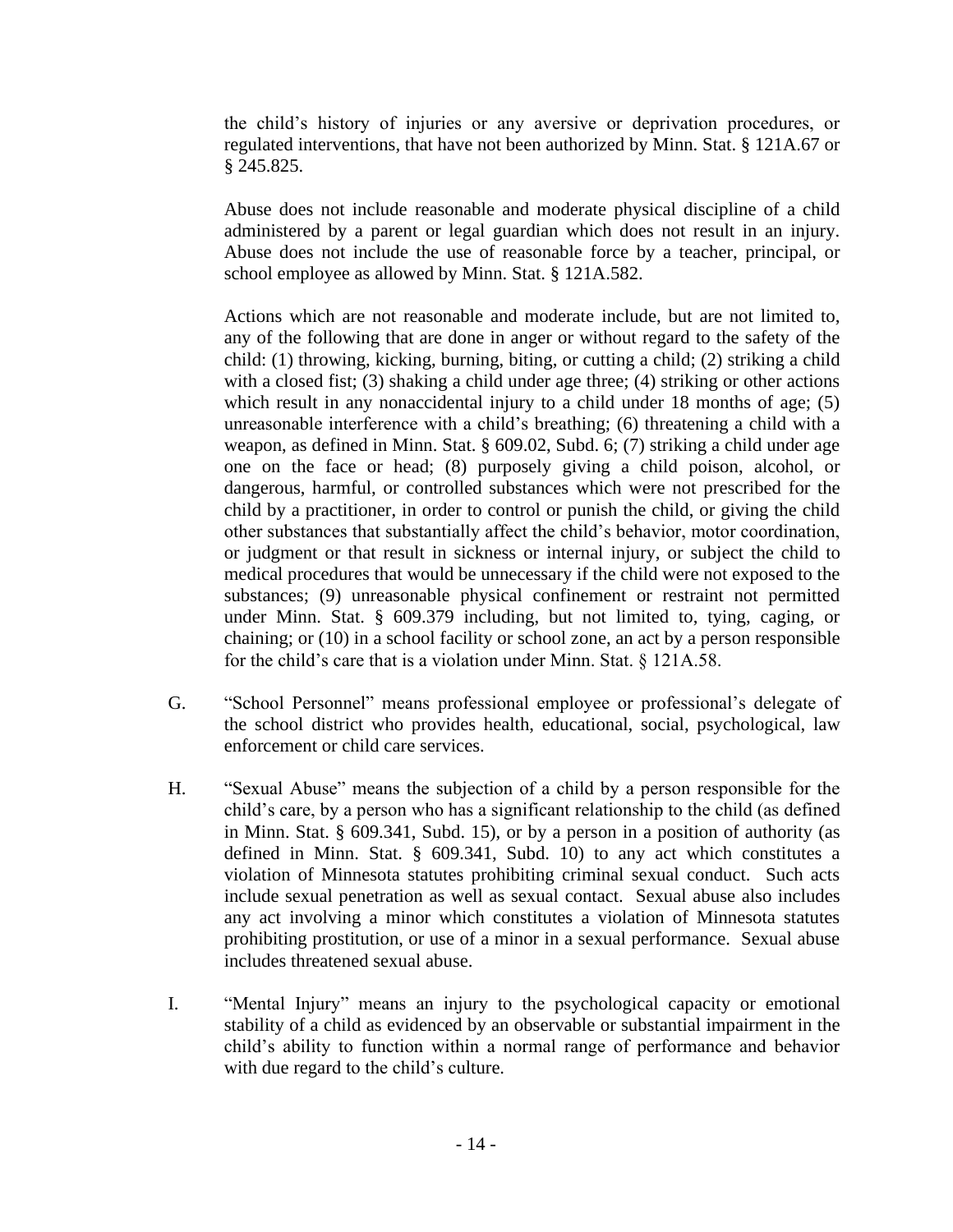- J. "Person responsible for the child's care" means (1) an individual functioning within the family unit and having responsibilities for the care of the child such as a parent, guardian, or other person having similar care responsibilities, or (2) an individual functioning outside the family unit and having responsibilities for the care of the child such as a teacher, school administrator, other school employees or agents, or other lawful custodian of a child having either full-time or short-term care responsibilities including, but not limited to, day care, babysitting whether paid or unpaid, counseling, teaching, and coaching.
- K. "Threatened injury" means a statement, overt act, condition, or status that represents a substantial risk of physical or sexual abuse or mental injury. Threatened injury includes, but is not limited to, exposing a child to a person responsible for the child's care who has subjected the child to, or failed to protect a child from, egregious harm, or a person whose parental rights were involuntarily terminated, been found palpably unfit, or one from whom legal and physical custody of a child has been involuntarily transferred to another.

## • REPORTING PROCEDURES

- A. A mandated reporter as defined herein shall immediately report the neglect or physical or sexual abuse, which he or she knows or has reason to believe is happening or has happened within the preceding three years to the local welfare agency, police department, county sheriff, or agency responsible for assisting or investigating maltreatment.
- B. If the immediate report has been made orally, by telephone or otherwise, the oral report shall be followed by a written report within 72 hours (exclusive of weekends and holidays) to the appropriate police department, the county sheriff, local welfare agency, or agency responsible for assisting or investigating maltreatment. The written report shall identify the child, any person believed to be responsible for the abuse or neglect of the child if the person is known, the nature and extent of the abuse or neglect and the name and address of the reporter.
- C. A mandated reporter who knows or has reason to know of the deprivation of parental rights or the kidnapping of a child shall report the information to the local police department or the county sheriff.

## 4. FAILURE TO REPORT

• A mandated reporter who knows or has reason to believe a child is or has been neglected or physically or sexually abused and fails to report is guilty of a misdemeanor. In addition, a mandated reporter who fails to report maltreatment that is found to be serious or recurring maltreatment may be disqualified from employment in positions allowing direct contact with person receiving services from programs licensed by the Department of Human Services and by the MN Department of Health, and unlicensed personal care provider organizations.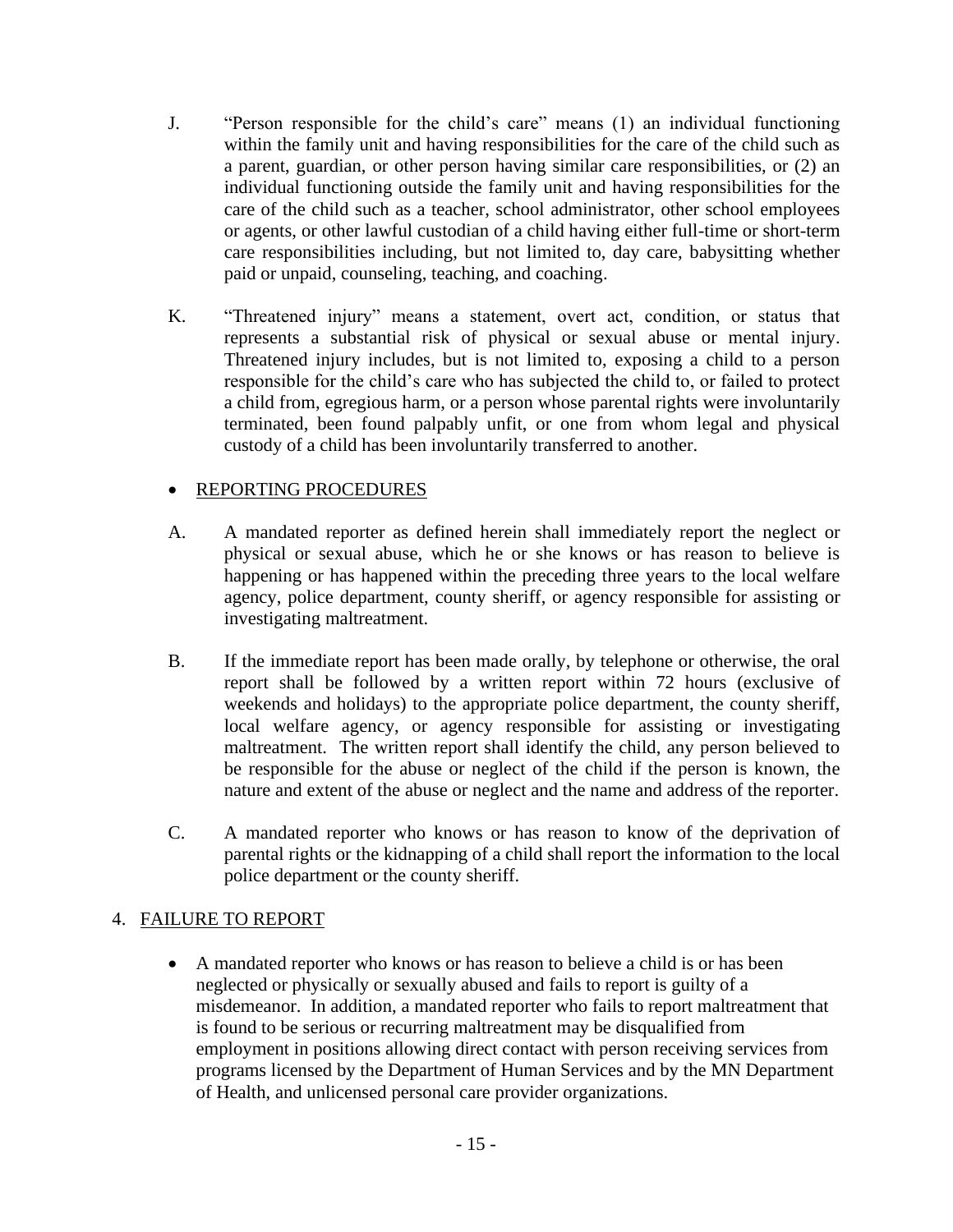## 5. RETALIATION PROHIBITED

• An employer of any mandated reporter shall not retaliate against the mandated reporter for reports made in good faith or against a child with respect to whom the report is made. The Reporting of Maltreatment of Minors Act contains specific provisions regarding civil actions that can be initiated by mandated reporters who believe that retaliation has occurred.

## 6. FALSE REPORTS

• Any person who knowingly or recklessly makes a false report under the provisions of applicable Minnesota law or this policy shall be liable in a civil suit for any actual damages suffered by the person or persons so reported and for any punitive damages set by the court or jury, and the reckless making of a false report may result in discipline. The court may also award attorney's fees.

## 7. INTERNAL REVIEW

- When the facility has reason to know that an internal or external report of alleged or suspected maltreatment has been made, the facility must complete an internal review and take corrective action, if necessary, to protect the health and safety of children in care. The internal review must include an evaluation of whether:
	- I. Related policies and procedures were followed.
	- II. The policies and procedures were adequate.
	- III. There is a need for additional staff training.
	- IV. The reported event is similar to past events with the children or the services involved.
	- V. There is a need for corrective action by the license holder to protect the health and safety of children in care.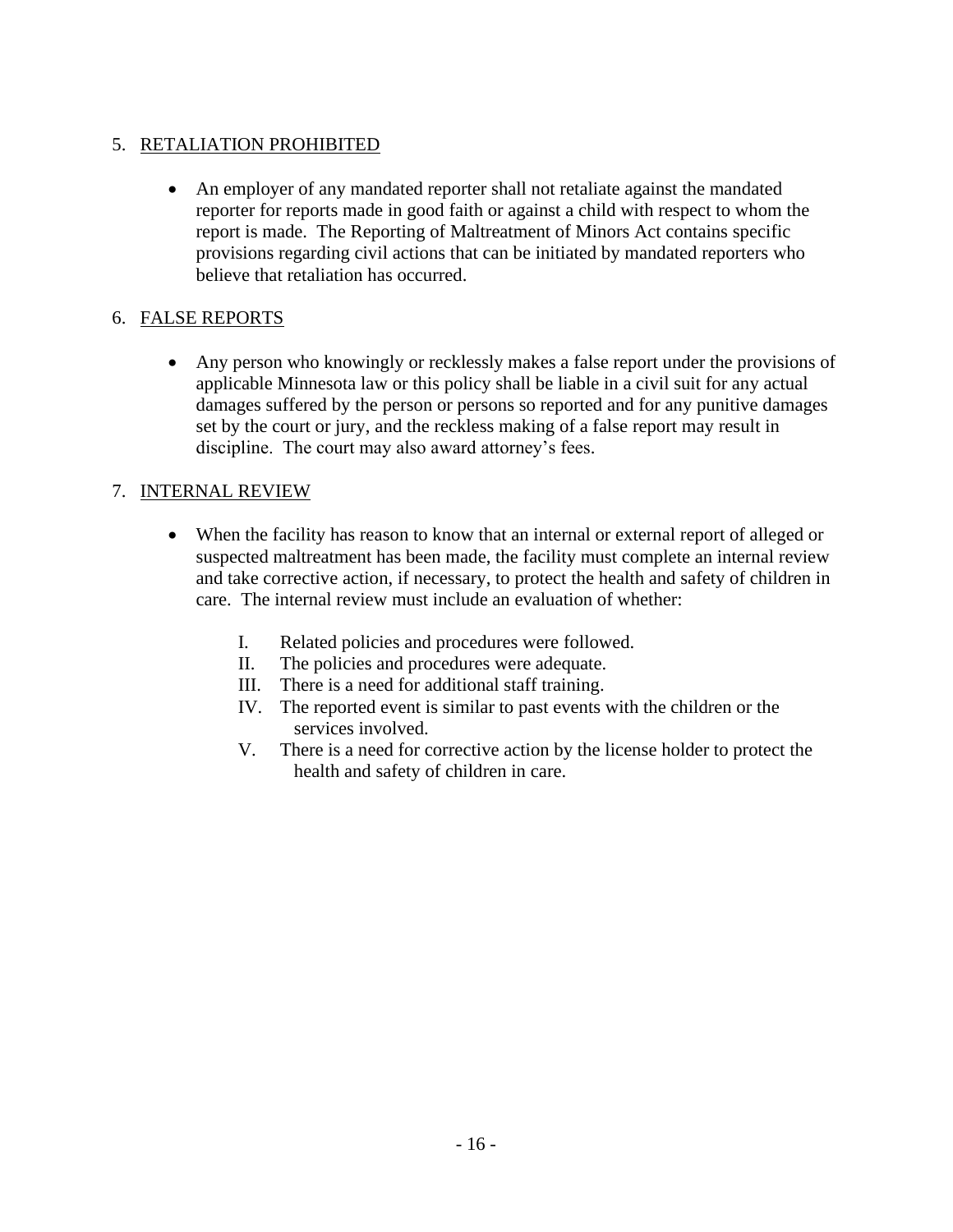#### 8. INTERNAL REVIEW FORM:

## Sacred Heart Area School Maltreatment of Minors Internal Review

In compliance with DHS 245A.66 the internal review must be completed within 30 calendar days if the facility has reason to know if an internal or external report of alleged suspected maltreatment has been made. The internal review primary designated reporter will be the principal. If this individual is involved in the alleged report the pastor/superintendent will be the designated reporter.

The following section is an evaluation for the reporter to determine whether:

Related policies and procedures were followed?  $Yes \_ No \_$ 

The policies and procedures were adequate? Yes \_\_\_\_\_\_\_ No\_\_\_\_\_\_

There is a need for additional staff training? Yes No

The reported event is similar to past events with the children or services involved?  $Yes \_\_\_\_\_\\$  No  $\_\_\_\_\_\_\$ 

There is a need for corrective action by the license holder to protect the health and safety of children in care?

Yes No

Corrective Action Plan (if necessary)

*Use additional space if needed*

| Completed by (Printed Name) |  |  |
|-----------------------------|--|--|
|                             |  |  |

 $Signature$  Date  $Date$   $Date$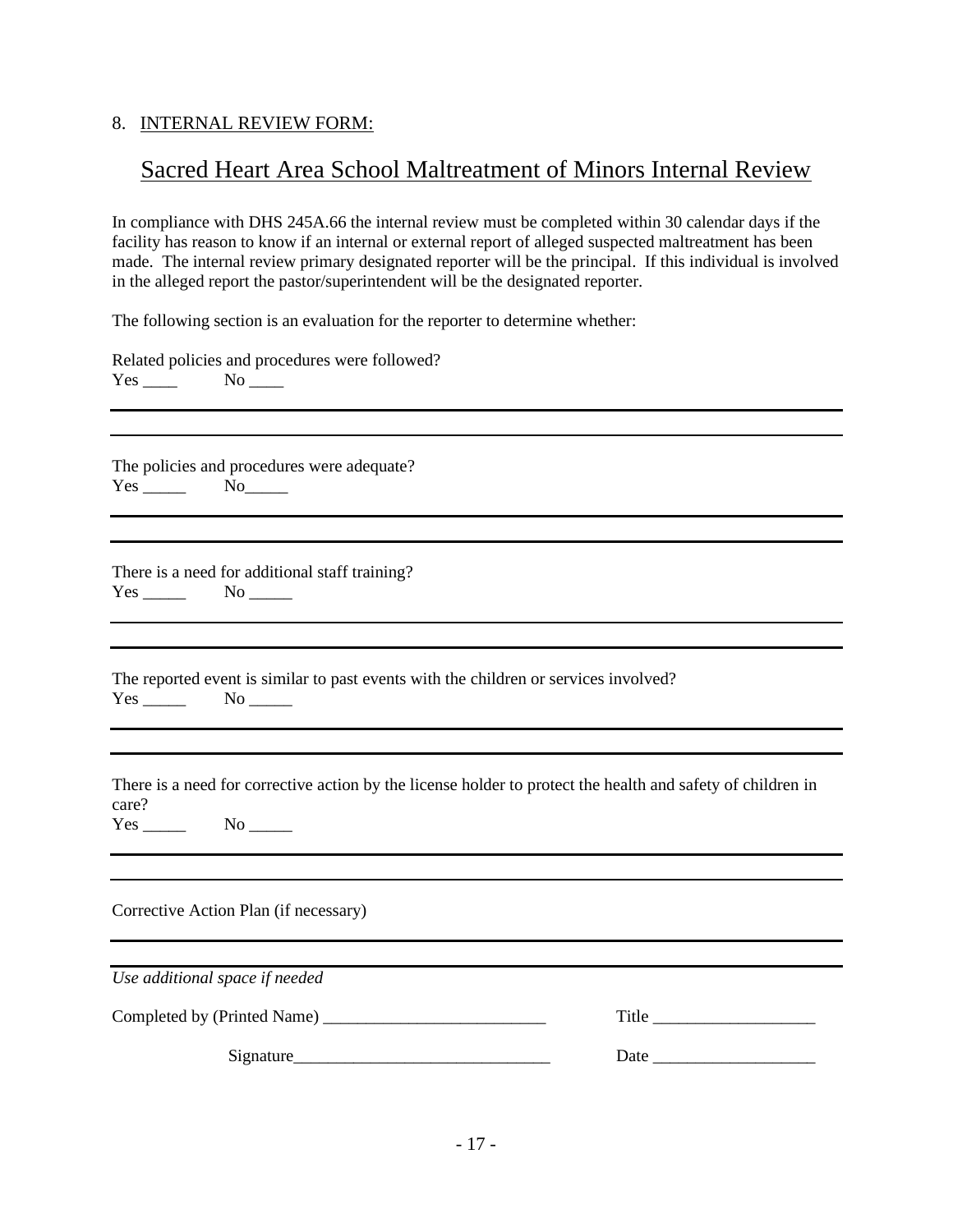## 9. DOCUMENTATION OF THE INTERNAL REVIEW

• The facility must document completion of the internal review and provide documentation of the review to the commissioner upon the commissioner's request.

## 10. CORRECTIVE ACTION PLAN

• Based on the results of the internal review, the license holder must develop, document, and implement a corrective action plan designed to correct current lapses and prevent future lapses in performance by individuals or the license holder, if any.

## 11. STAFF TRAINING

• The license holder must provide training to all staff related to the mandated reporting responsibilities as specified in the Reporting of Maltreatment of Minors Act (Minnesota Statutes, Section 626.556). The license holder must document the provision of this training in individual personnel records, monitor implementation by staff, and ensure that the policy is readily accessible to staff, as specified under Minnesota Statutes, Section 245A.04, subdivision 14.

The mandated reporting policy must be provided to parents of all children at the time of enrollment in the child care program and must be made available upon request.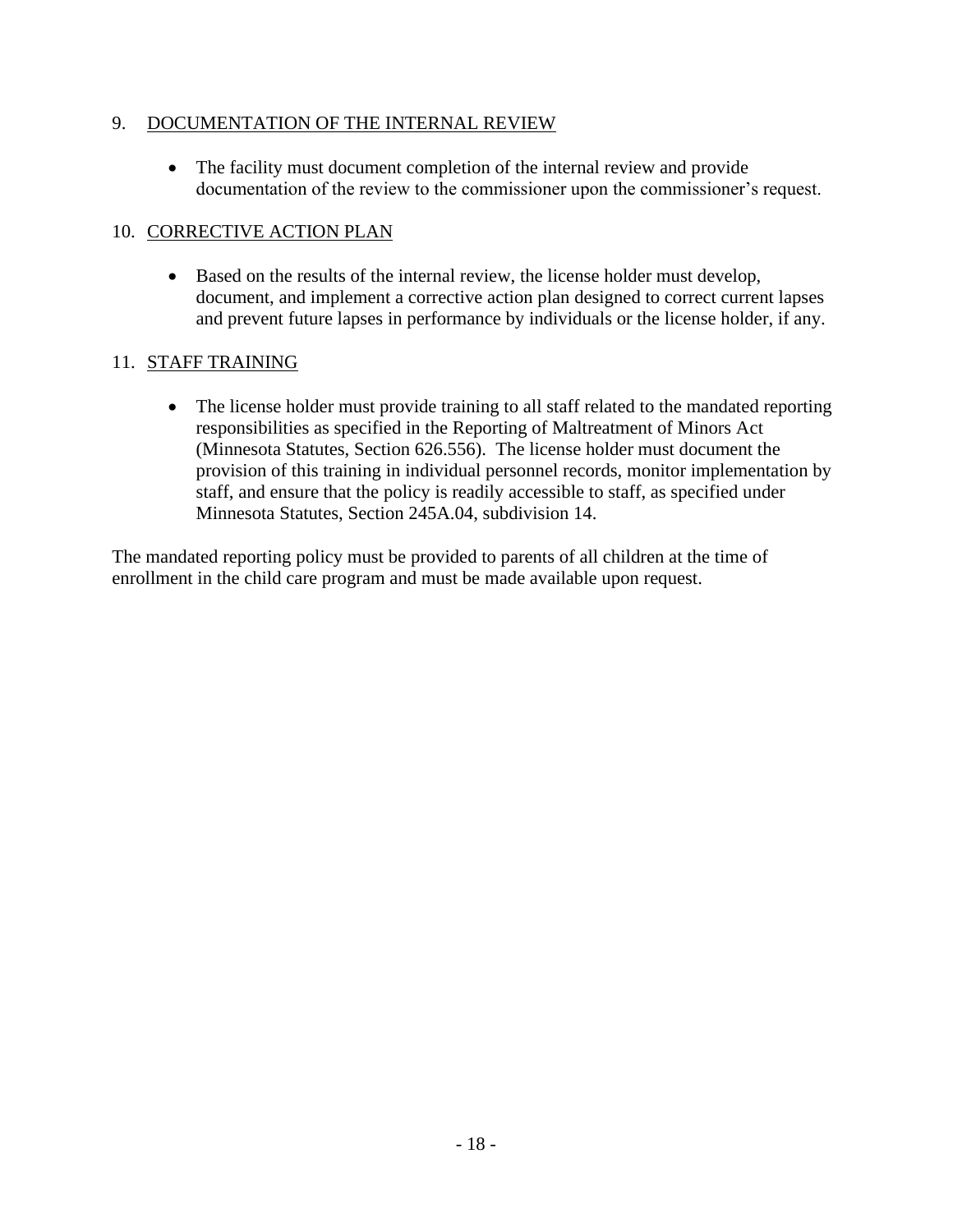## SACRED HEART AREA SCHOOL REPORT OF SUSPECTED MALTREATMENT OF A MINOR

## **\* \* CONFIDENTIAL DATA \* \***

In accordance with Minnesota Statute 626.556, Maltreatment of Minors Reporting Act, a verbal report of child maltreatment is to be followed by a written report to the proper authorities no more than 72 hours after the verbal report.

## SCHOOL INFORMATION

| Name of School:             |  |
|-----------------------------|--|
| School Address:             |  |
| <b>School Phone Number:</b> |  |
| Name of Principal:          |  |
| Date:                       |  |

#### REPORTER (Reporter is confidential under Minn. Stat. 626.556)

| Name:              |  |
|--------------------|--|
| Title or Position: |  |
| Address:           |  |
| Phone Number:      |  |

## ALLEGED VICTIM

| Name:                    |  |
|--------------------------|--|
| Date of Birth:           |  |
| Grade:                   |  |
| Gender:                  |  |
| Address:                 |  |
| Phone Number:            |  |
| Parent(s) / Guardian(s): |  |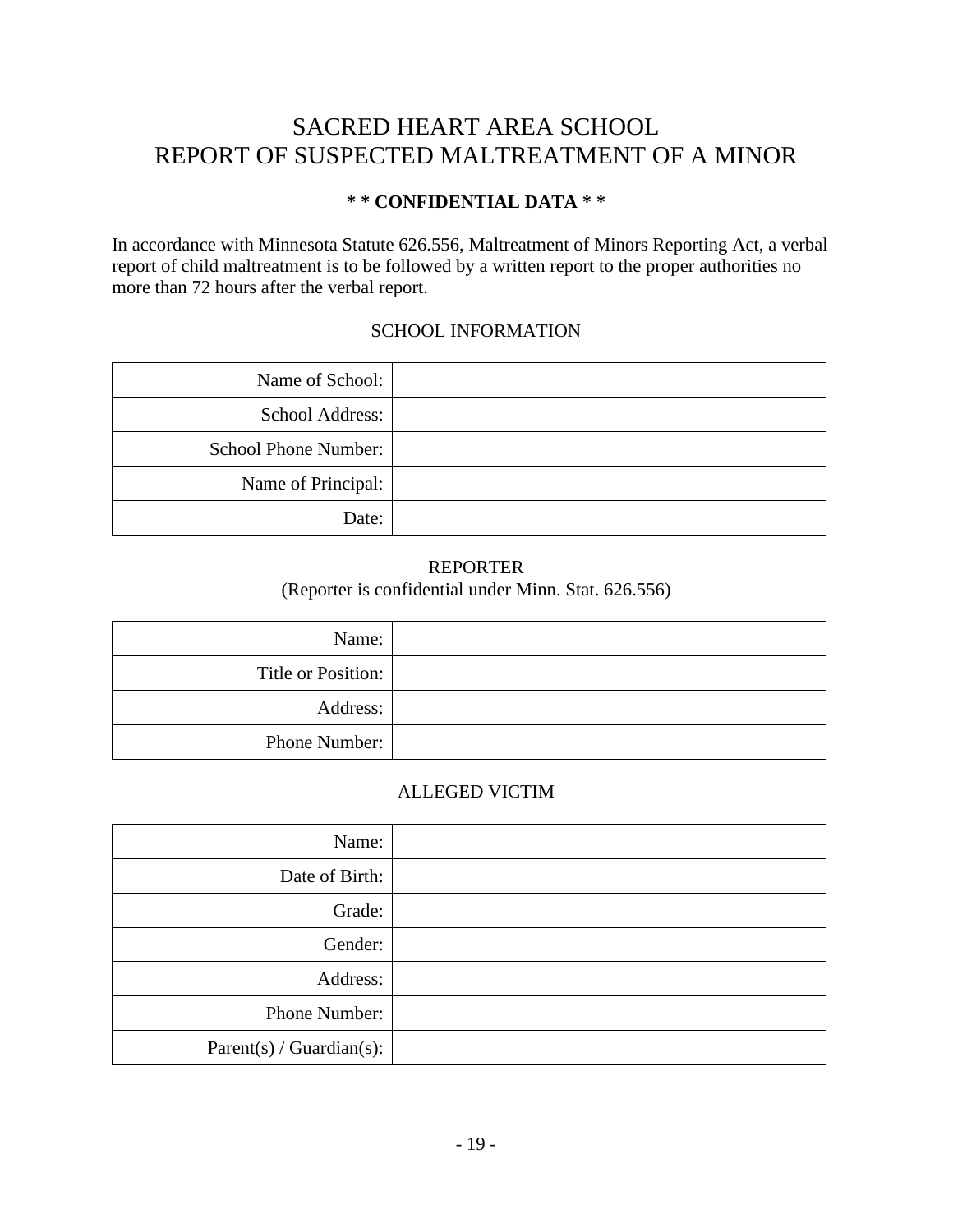## ALLEGED OFFENDER

| Name:                              |  |
|------------------------------------|--|
| Title or Position (if applicable): |  |
| Address:                           |  |
| Home Phone Number:                 |  |
| Work Phone Number:                 |  |

## MALTREATMENT

| Type of Maltreatment:      |  |
|----------------------------|--|
| Date and Time of Incident: |  |
| Location of Incident:      |  |
| Witness:                   |  |
| Phone Number:              |  |
| Witness:                   |  |
| Phone Number:              |  |
| Summary of Incident:       |  |
|                            |  |
|                            |  |
|                            |  |
|                            |  |
|                            |  |

## **NOTIFICATION**

| Date $&$ time of verbal report to<br>authorities: |  |
|---------------------------------------------------|--|
| Was law enforcement notified?                     |  |
| Date notified:                                    |  |
| Department notified:                              |  |
| Law enforcement agency contact<br>person:         |  |
| Phone Number:                                     |  |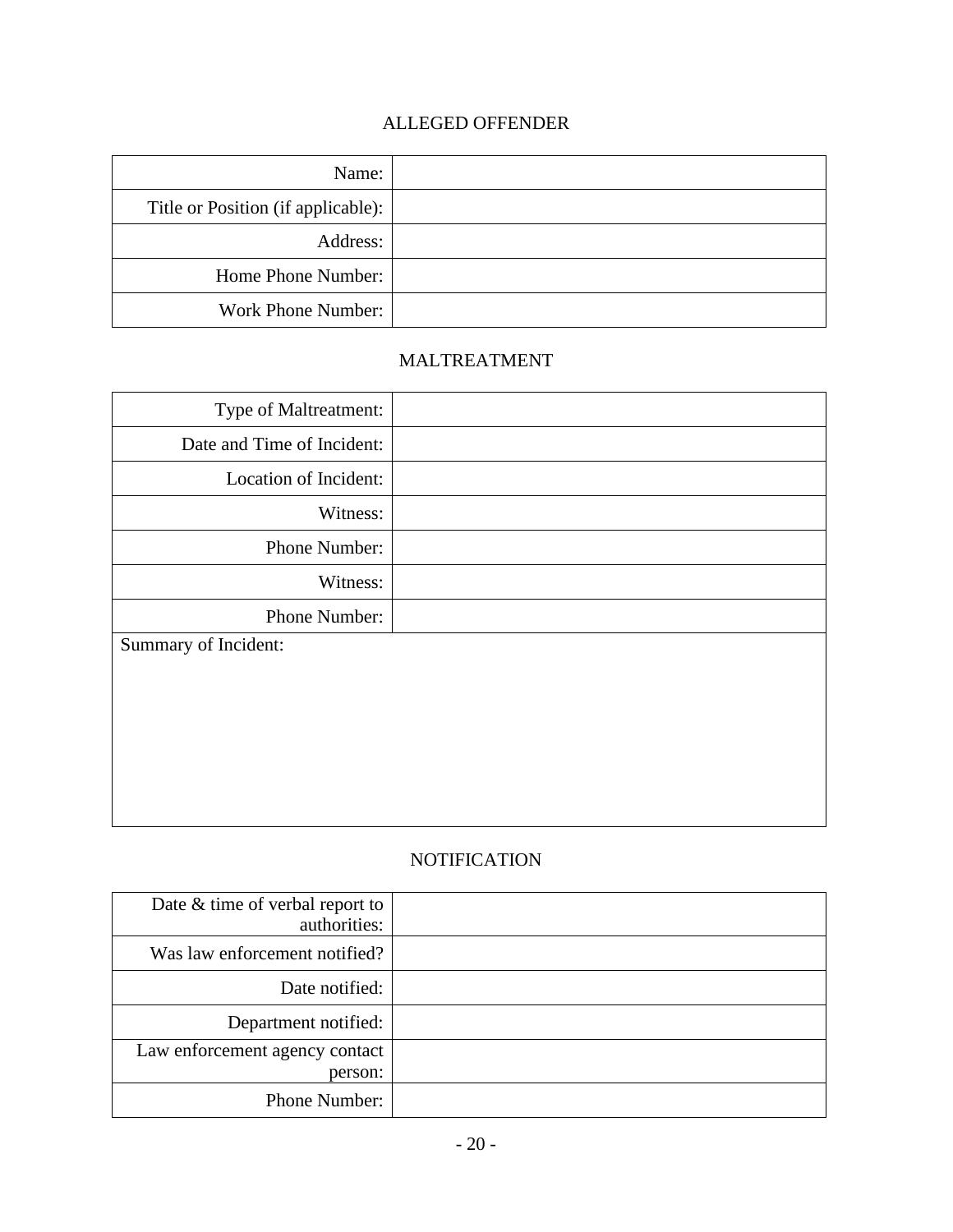## WHERE TO SEND FORM

| If the report is for:                                                                                                  | Send this form to:                                                                                                                                                                            |
|------------------------------------------------------------------------------------------------------------------------|-----------------------------------------------------------------------------------------------------------------------------------------------------------------------------------------------|
| Suspected abuse or neglect that<br>does NOT involve school<br>personnel and alleged victim lives<br>in Todd County     | <b>Todd County Family Services</b><br>$212 \, 2^{nd}$ Ave South<br>Long Prairie, MN 56347<br>Phone: (320) 732-4500<br>Fax: (320) 732-4540                                                     |
| Suspected abuse or neglect that<br>does NOT involve school<br>personnel and alleged victim lives<br>in Wadena County   | <b>Wadena County Human Services</b><br>$124$ 1 <sup>st</sup> St SE<br>Wadena, MN 56482<br>Phone: (218) 631-7605<br>Fax: (218) 631-7616                                                        |
| Suspected abuse or neglect that<br>does NOT involve school<br>personnel and alleged victim lives<br>in Morrison County | <b>Morrison County Social Services</b><br>$213$ 1st Ave SE<br>Little Falls, MN 56345<br>Phone: (320) 632-2951<br>Fax: (320) 632-0225                                                          |
| Suspected abuse or neglect that<br>does NOT involve school<br>personnel and alleged victim lives<br>in Cass County     | <b>Cass County Social Services</b><br>303 Minnesota Ave W<br>Walker, MN 56484<br>Phone: (218) 547-1340 or (218) 547-1424 (after hours)<br>Fax: (218) 547-1448 or (218) 547-3394 (after hours) |
| Suspected abuse or neglect that<br>DOES involve school personnel                                                       | MN Department of Human Services<br><b>Licensing Division's Maltreatment</b><br>Intake line: (651) 431-6600                                                                                    |
| Suspected kidnapping or depriving<br>another of custodial or parental<br>rights                                        | Todd County Sheriff's Office<br>115 $3rd$ St South<br>Long, Prairie, MN 56347<br>Phone: (800) 794-5733<br>Fax: (320) 732-3867                                                                 |
| Child's death as a result of neglect<br>or physical or sexual abuse                                                    | <b>Medical Examiner</b><br><sub>or</sub><br>Coroner                                                                                                                                           |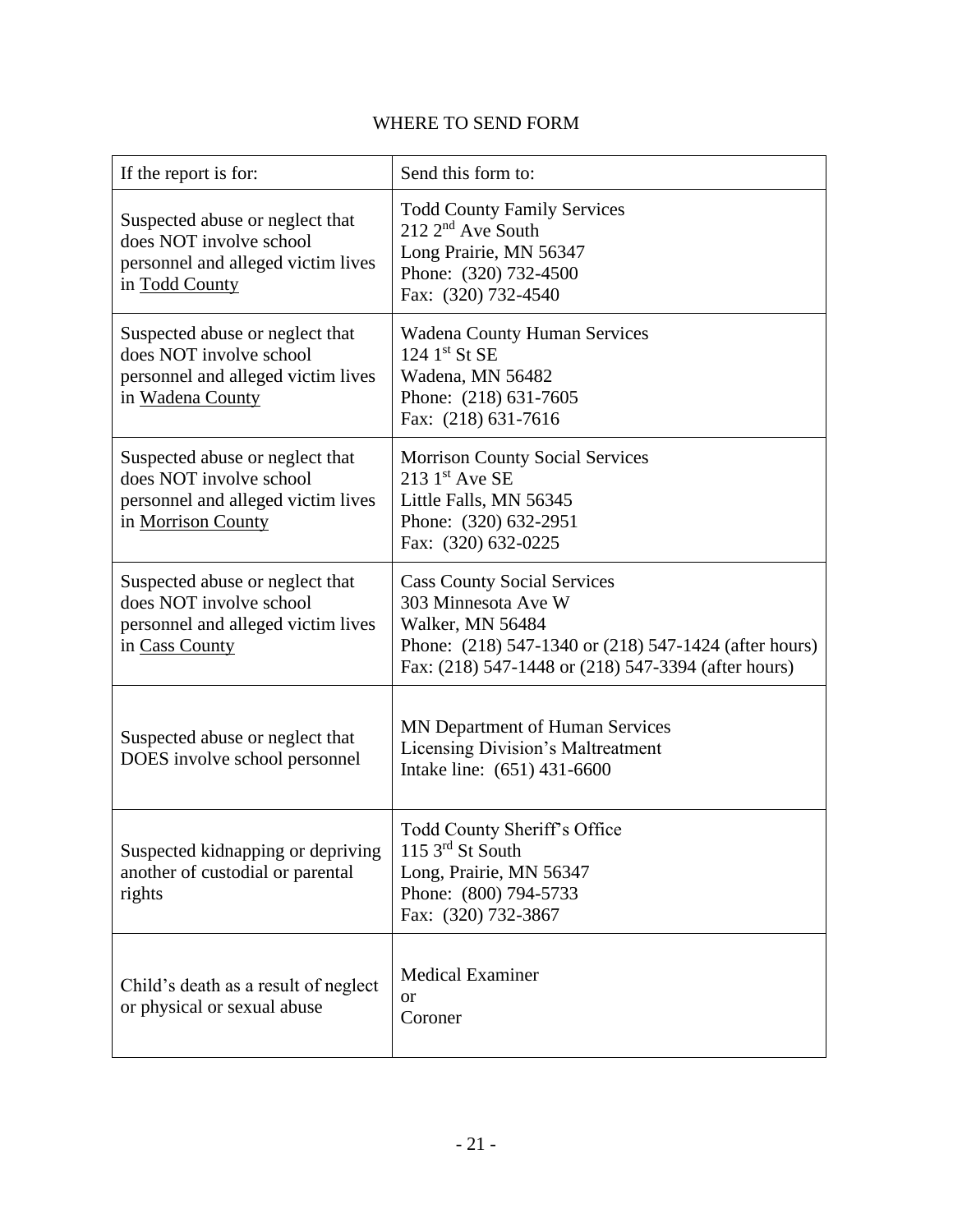## **IV. EMERGENCY AND ACCIDENT POLICIES AND RECORDS**

- **1. EMERGENCY POLICY:** Preschool personnel will follow policies regarding emergencies, accidents, and injuries. A written report will be made concerning any accidents or injuries occurring in the preschool. A semi-annual analysis of the accident log will be completed by the director. (Sacred Heart Area Preschool's Accident/Injury Report will be filed in the school office). A record of training for staff members will be kept in the preschool file in the school office in personnel file folders.
- **2. EMERGENCY MEDICAL CARE**: If emergency treatment is required and the parents or emergency contact person listed on the Medical Health Information form cannot be reached, we will call a physician and/or ambulance at your expense. Forms to be signed prior to entrance.
- **3. FIRST AID PROCEDURE**: The preschool teacher will be certified in pediatric First Aid and child CPR through the American Red Cross and will follow their procedures in administering First Aid up to level of training.

First Aid priorities are as follows:

- a. Survey the scene to make sure it's safe.
- b. Don't move the victim if there is a suspected neck or back injury
- c. Ensure the victim is breathing.
- d. Ensure the victim's heart is beating.
- e. Control severe bleeding.
- f. Call 911. *In a serious emergency where medical care is needed at once, call the rescue squad immediately.*
- g. Administer CPR if necessary.
- h. Treat all body fluids as potentially infectious.

Health Precautions:

- a. Assume that all body fluids of all persons could be contaminated with infectious agents. If possible, avoid direct contact with body fluids. Disposable gloves are required in a First Aid Kit.
- b. If no gloves are available, wash hands vigorously if coming into contact with body fluids.
- c. Use the materials in the Universal Compliance Kit to clean up emergency sites.
- **4. MEDICATIONS**: "No medication should be sent to school with the student. This includes prescription medications, over-the-counter medications (including cough drops, pain reliever, etc.), herbs and vitamins, skin creams and ointments, and antibiotics. No medication will be given at school, unless it is absolutely necessary for the student's health and welfare. In special situations, the parent must provide the school with a written and signed physician's order that states the name of the medication, time of administration, dosage, physician's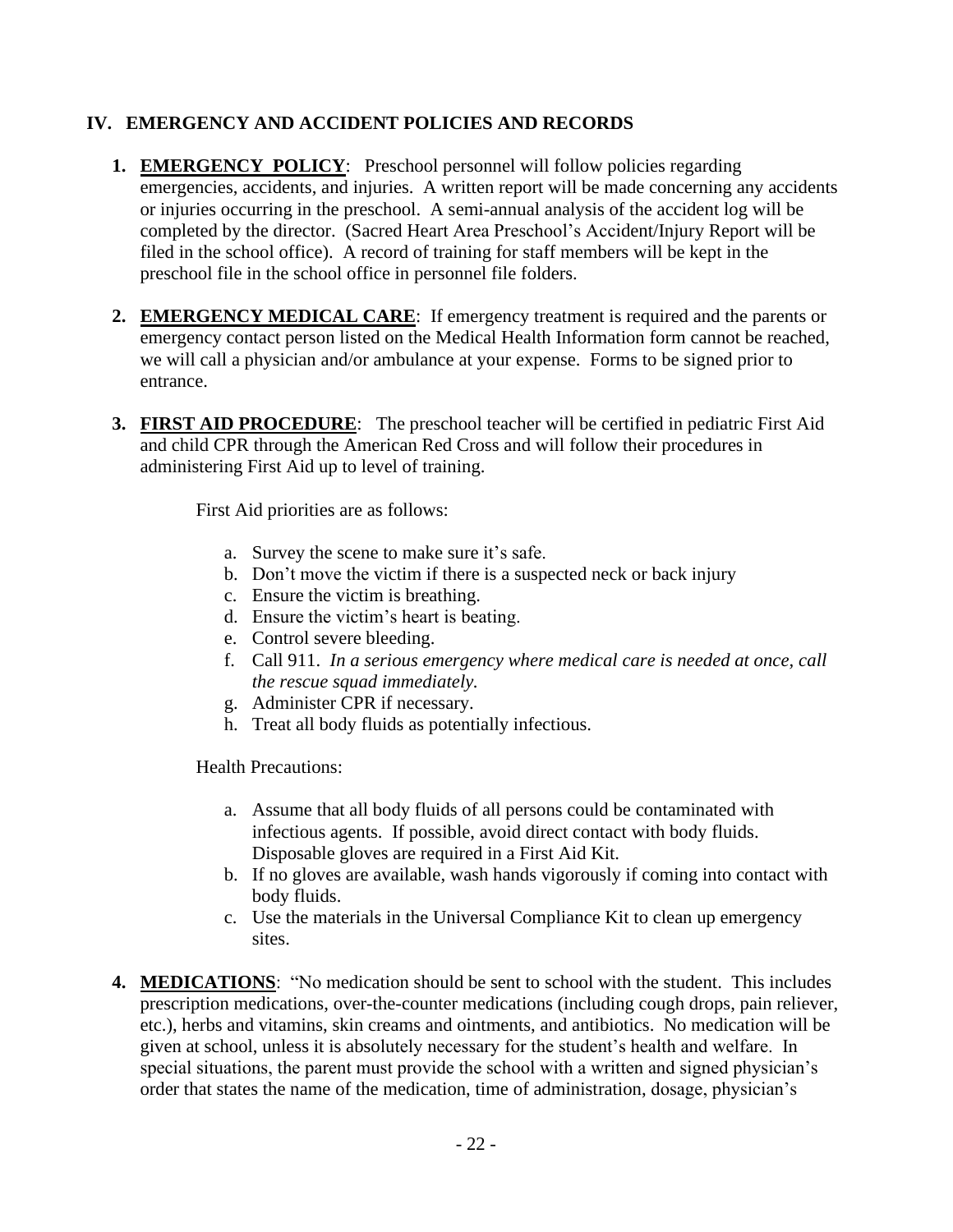phone number, and any other special instructions."  $\sim$  Staples Motley School District Medication Policy

It is the parent's responsibility to let the school know of medical and prescription changes regarding their student.

The school will provide Tylenol, Motrin, cough drops, and Tums to students who are in need of them ONLY IF the parent has signed the Medical Health Information form giving the school permission to do so. These items are provided by the school - PLEASE do not send them to school with your student.

**5. EMERGENCY AND EVACUATION PROCEDURES**: Students will have practice fire drills, tornado drills, and lock down drills to prepare them for emergency situations. We also may have a District-wide Evacuation Practice Drill in late September. If emergency evacuation of the building is necessary, students will go to the Sacred Heart Church basement and the building will be locked down. Parents will complete an Early Dismissal Form at the beginning of the school year so we have information on file regarding where your child should go if school is released unexpectedly.

## **6. SAFETY RULES**:

- a. **Injury**
	- i. Do not allow children to run with wooden sticks or other articles that may break if child falls.
	- ii. Keep sharp objects out of children's reach and only allow use under close supervision
	- iii. Keep protective covers on electrical outlets.
	- iv. Tape electric cords to floor to prevent tripping.
	- v. Sweep up broken glass immediately and supervise children until disposed of.
	- vi. Wipe up spilled liquids immediately.
- b. **Burns**
	- i. Do not have matches in a place where children will find them.
	- ii. Store matches in a metal container out of reach of children.
	- iii. Make sure all children are properly dressed when they play outside in cold weather to prevent frostbite.

## c. **Poisoning**

- i. Store all chemical products and medicines out of reach of children.
- ii. Keep cleaning products and medicines in separate storage areas away from food products.
- iii. Do not allow children to chew or swallow leaves, plants, or berries they may find.
- iv. Clean up all spilled liquids.
- v. Hotline number for poison information is 1-800-222-1222.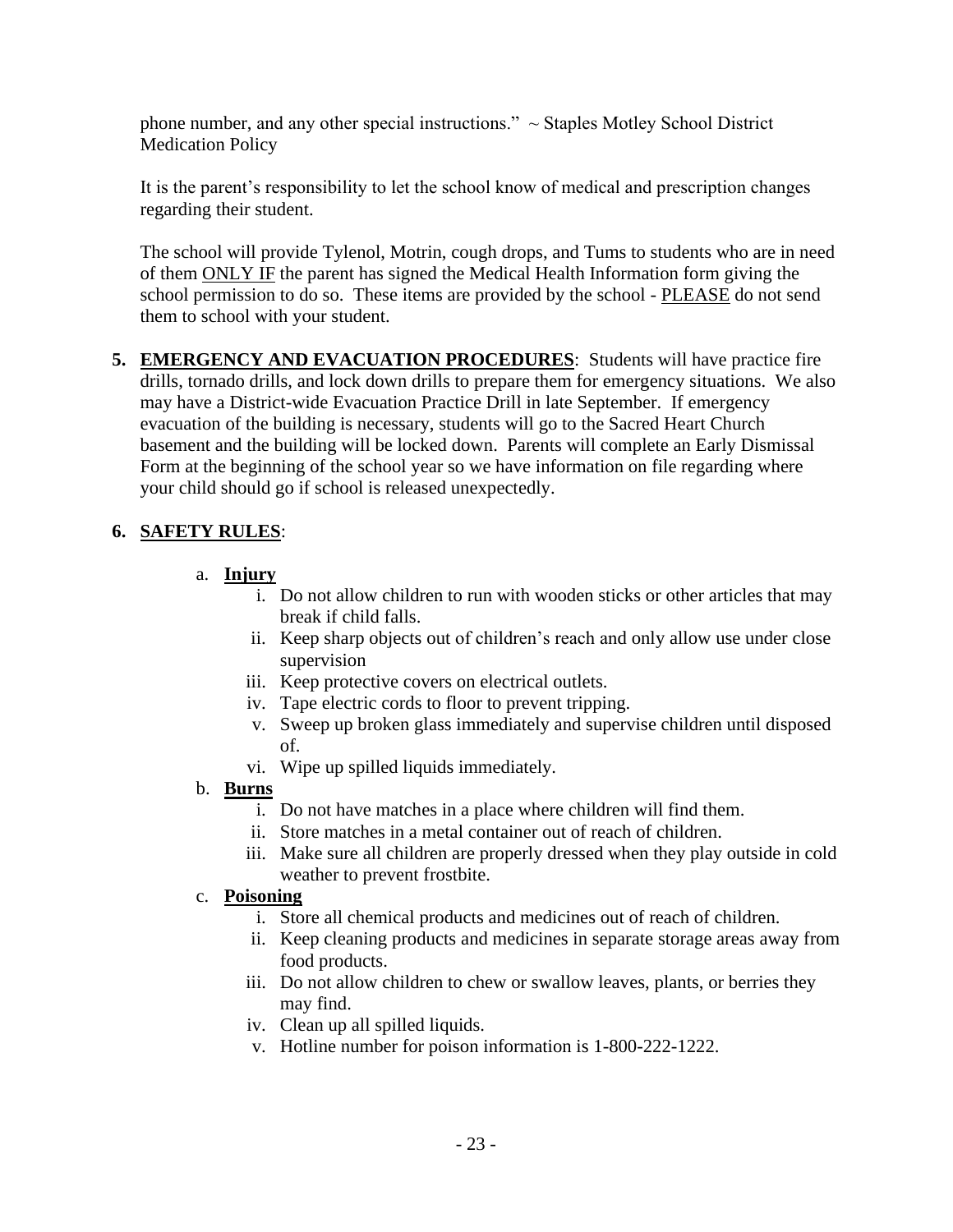## d. **Suffocation and Choking**

- i. Keep objects that can be swallowed by children out of reach.
- ii. Teach children not to put objects in their mouth.
- iii. Do not stimulate a child to laugh or cry when there is an object in their mouth.

## e. **Pedestrian and Traffic**

- i. Cross streets only at intersections.
- ii. Look both ways before crossing streets and be certain there are no oncoming vehicles.
- iii. Never run into the street to chase a ball.
- iv. While outside, children will be closely supervised at all times.

## f. **Potential Hazards**

- i. The teacher will be responsible for daily inspection of the building and grounds to detect potential hazards.
- ii. The teacher will inspect the classroom, bathrooms, shared areas and the playground for hazards each morning, before the children arrive and throughout the day.
- iii. Any hazards will be immediately corrected or removed.

## g. **Fire Prevention and Procedures**

- i. Monthly drills will be conducted and logged. Each instructor will teach their students the correct evacuation procedures.
- ii. Primary and secondary exits and routes will be identified in each room.
- iii. Emergency phone numbers will be posted on all phones in the building.
- iv. School personnel will be aware of and trained on the location and proper use of fire extinguishers at the beginning of each school year.
- v. School personnel will be trained in the correct procedures to follow in case of a fire emergency at the beginning of each school year.

## h. **Blizzard, Tornado, or Natural Disaster**

- i. Parents will be notified as soon as possible when a blizzard is forthcoming. Notices of school closing will be broadcast on local stations. Children will remain at school until picked up by an authorized adult.
- ii. All school personnel and students will participate in monthly tornado drills April to September and will be aware of the correct procedures to follow. All drills will be logged by the director.
- iii. The school's basement is used for tornado emergency.

## i. **Lock Down**

- i. Five lock down drills per year will be conducted and logged.
- ii. Each instructor will teach their student correct lock down procedures.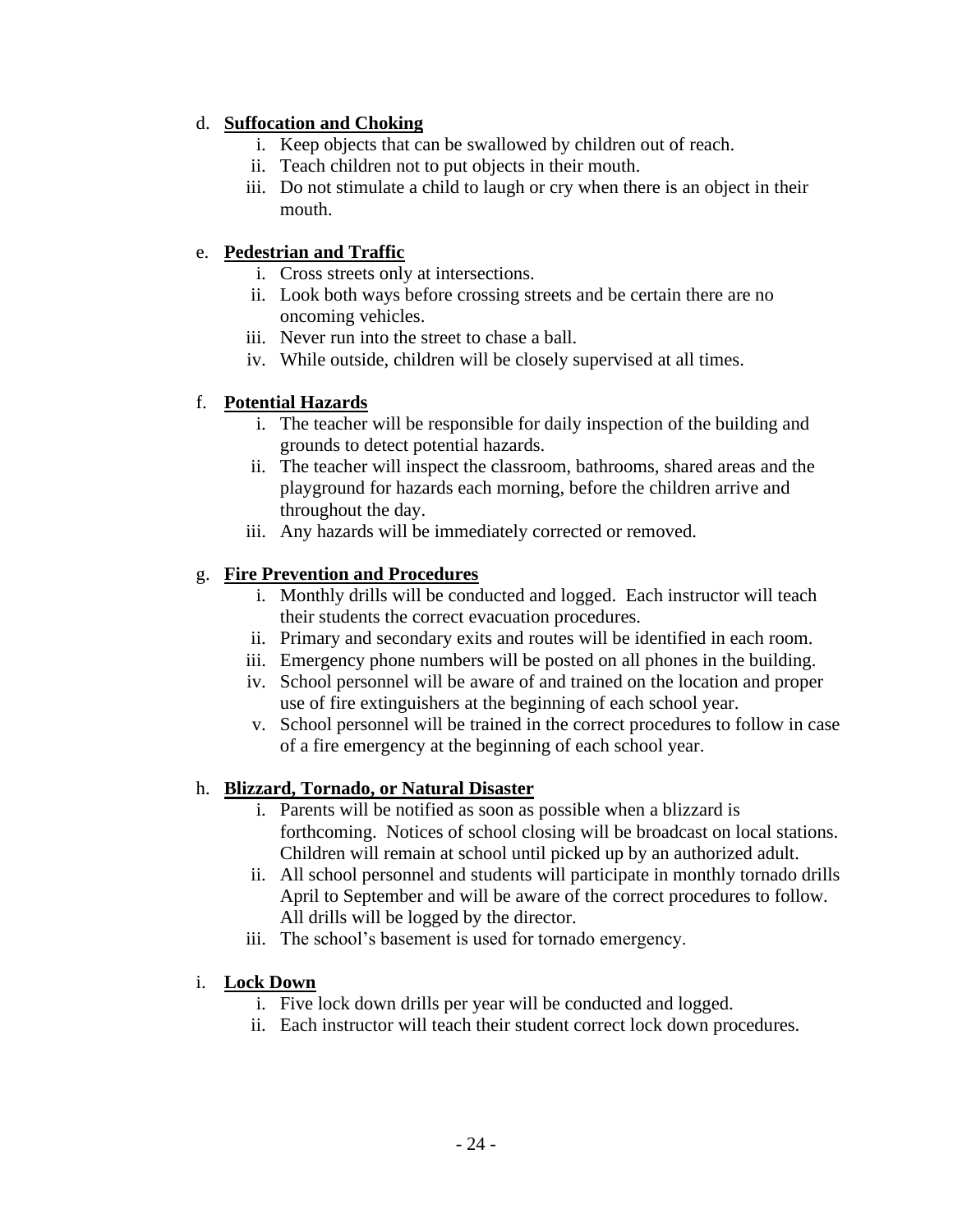## j. **Missing Child**

i. A missing child will be reported immediately to the police as well as to the properly designated adult on the enrollment form.

## k. **Unauthorized or Incapacitated Person**

- i. Children will not be released to an unauthorized person or anyone who appears to be incapacitated or suspected of abuse attempts. An emergency contact person will be called if a child needs to be picked up in this situation. If necessary, the local police will be called.
- ii. If no one comes to pick up a child, the two primary persons or emergency contact persons listed on the enrollment form will be contacted. Program staff will stay with any children that have not been picked up until an authorized pick-up person arrives.
- **7. RECORDING ACCIDENTS**: The Accident and Injury Report Form will be used and a copy filed in the school office.
- **8. UPDATING OF POLICIES**: The director will review and modify the centers policies semi-annually to ensure they comply with the Department of Human Services requirements.

## **V. BEHAVIOR GUIDANCE POLICIES**

- 1. **DISCIPLINE**: Good behavior is best obtained by providing the child with an acceptable model of behavior. Discipline will be handled in a firm and loving manner. There will be no physical punishment. Children will be taught respect for the rights of others. The child will be redirected away from problems toward constructive activity in order to reduce conflict. The children will not be judged or compared to another. We encourage participation and cooperation. Each child will do what he/she can. The children will be guided towards selfacceptance and mutual respect for one another.
- 2. **DRESS CODE**: Dress your child appropriately for the weather. It is important to have coats, gloves or mittens, hats, boots, and snow pants during the winter months. Children will go outdoors for play and exercise, even during the winter except when the weather is 0° F or colder (including wind chill).
- 3. **PLAYGROUND RULES**: Students will remain inside if temperatures are 0° F or colder (including wind chill).
	- a) In case of illness or injury, the playground supervisor will use a two-way radio or cell phone to notify another staff member to assist.
	- b) Students may play an organized game or have free play as designated by the adult supervisor.
	- c) Good sportsmanship will be encouraged and expected.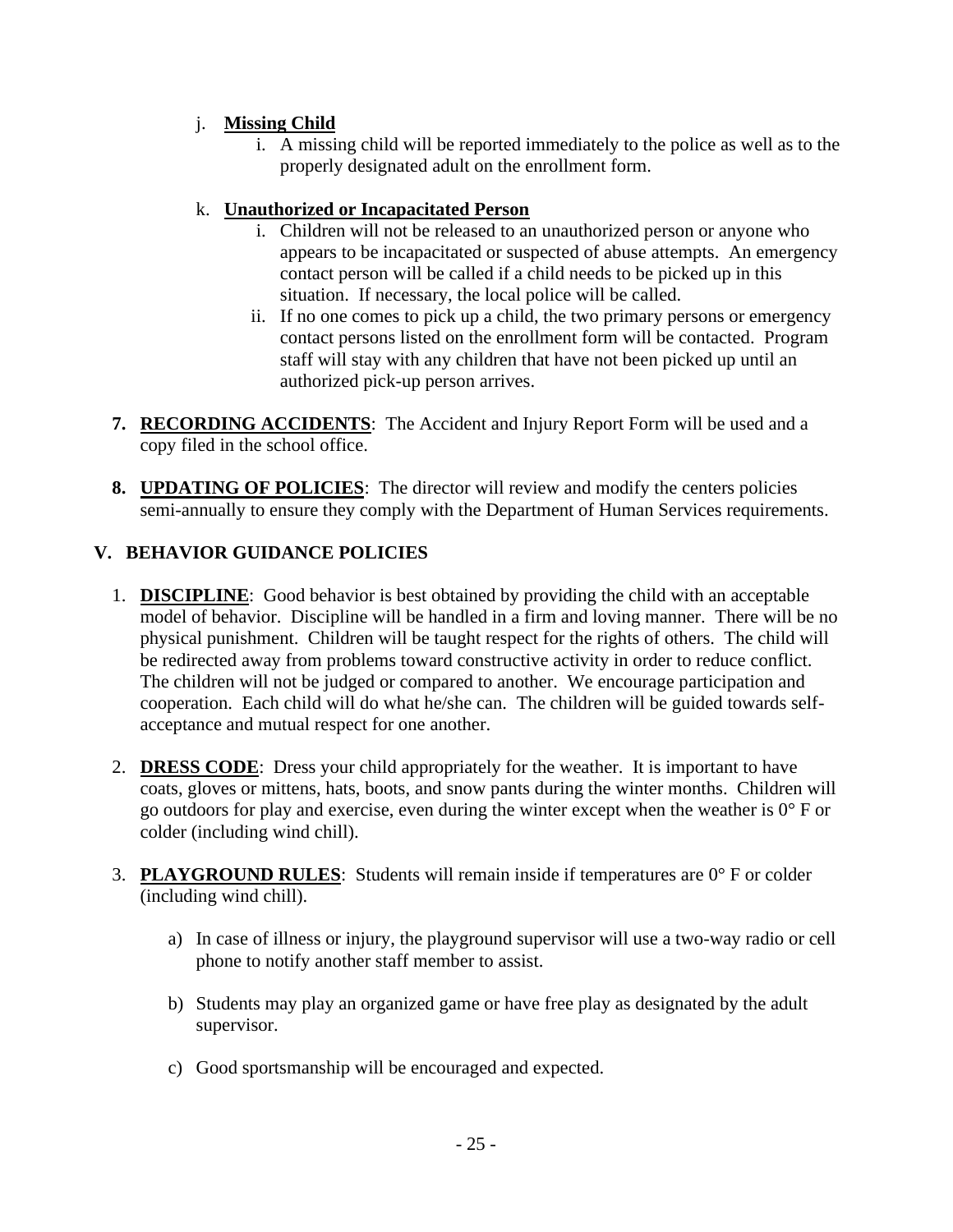- d) Throwing snowballs, sand, and or other objects is not allowed.
- e) **NO HORSEPLAY**! Kicking, hitting, pushing, name calling, and abusive language is not permitted.

## 4. **BEHAVIOR GUIDANCE**

## Subpart 1

- 1. Each child will be provided a positive model of acceptable behavior.
- 2. Behavior guidance will be appropriate to the developmental age of the child.
- 3. Children will be involved in constructive activities that reduce conflicts and problems.
- 4. Acceptable behavior will be encouraged through positive reinforcement.
- 5. Acceptable behavior protects the safety of all; any other behavior is not allowed.
- 6. Unacceptable behavior will be handled on an individual basis and will provide immediate and directly related consequences.

## Subpart 2

- 1. Any persistent unacceptable behavior will be observed and recorded by staff who will describe the behavior and the staff's response. The report will be discussed with the child's parent(s) or guardians.
- 2. A plan will be agreed upon and followed in consultation with the parents, other staff, and other professionals (when appropriate) to bring about an effective change in the behavior.

## Subpart 3

- 1. Positive reinforcement techniques will be used whenever possible. Time out (in a supervised area) will be used if deemed necessary by the teacher. The children will be subjected to none of the following:
	- a. Corporal punishment including, but not limited to: rough handling, shoving, hair pulling, ear pulling, shaking, slapping, kicking, biting, pinching, hitting, and spanking.
	- b. Emotional abuse including, but not limited to: name calling, ostracism, shaming, making derogatory remarks about the child or the child's family, and using language that threatens, humiliates, or frightens the child.
	- c. Separation of a child from the group except as provided in subpart 4.
	- d. Punishment for lapses in toilet habits.
	- e. Withholding food, light, warmth, clothing, or medical care.
	- f. Use of physical restraint other than is necessary to protect a child from harm.
	- g. Use of mechanical restraints, such as tying.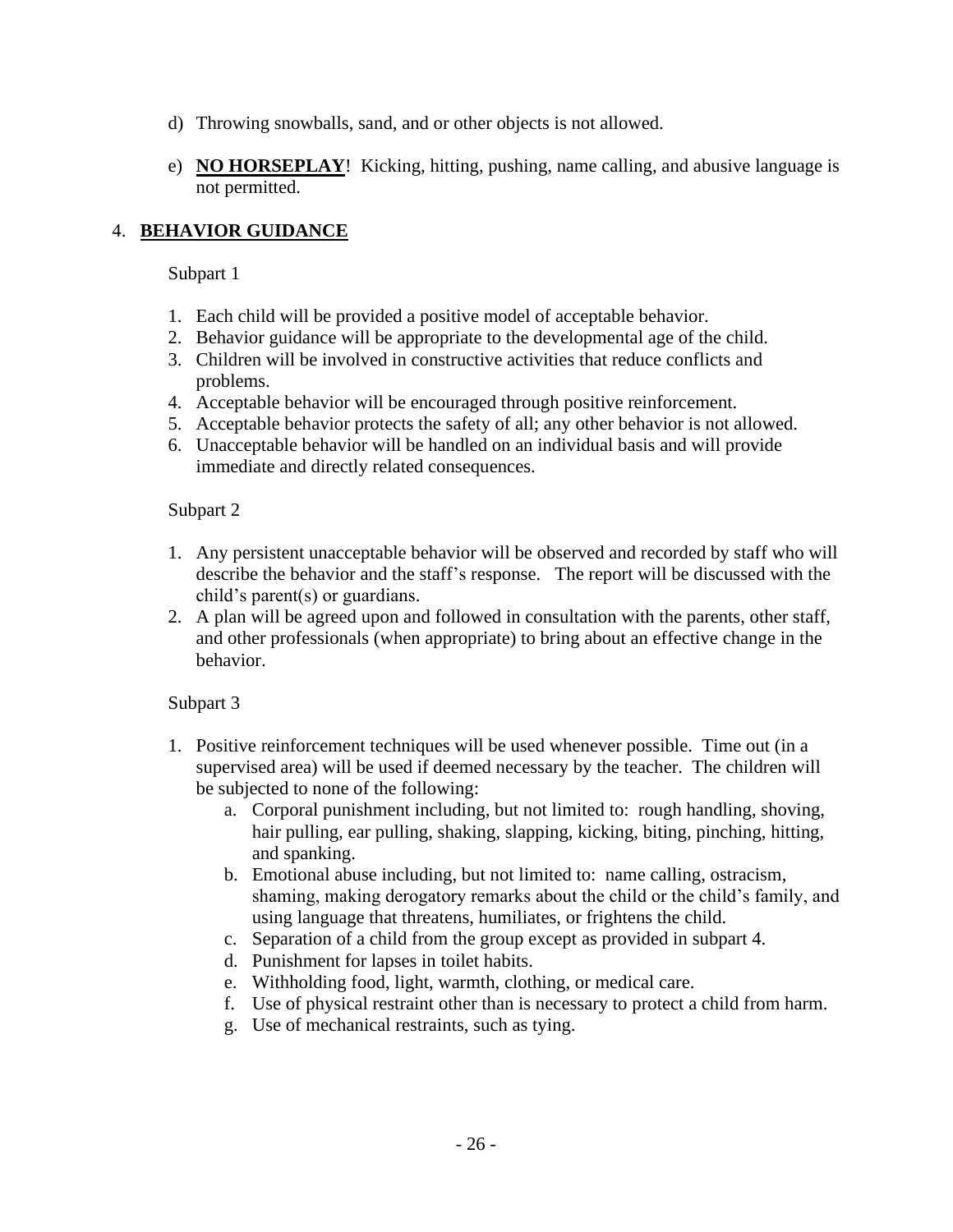## Subpart 4

1. No child may be separated from the group unless his/her behavior threatens the well being of self or others. A separated child must be under adult supervision during the separation time. The child will sit at a separate table within an unenclosed part of the classroom, within continuous sight and hearing by a program staff person. Return to the group is contingent upon the return of appropriate behavior.

## Subpart 5

- 1. All separations shall be documented in a daily log including their name, staff member's name, time, date, and information indicating reason for separation and methods used before separation occurred. If separation is used three or more times in one day, the child's parents will be notified and documentation made. If separation is used five times or more in one week, or eight times or more in two weeks, the classroom teacher or principal will set up a conference time as soon as possible with the parents to develop plan of action for a suitable behavior intervention.
- 5. **AMENDING THE HANDBOOK**: The school has the right to amend the handbook for just cause. Parents will be given prompt notification if changes are made.